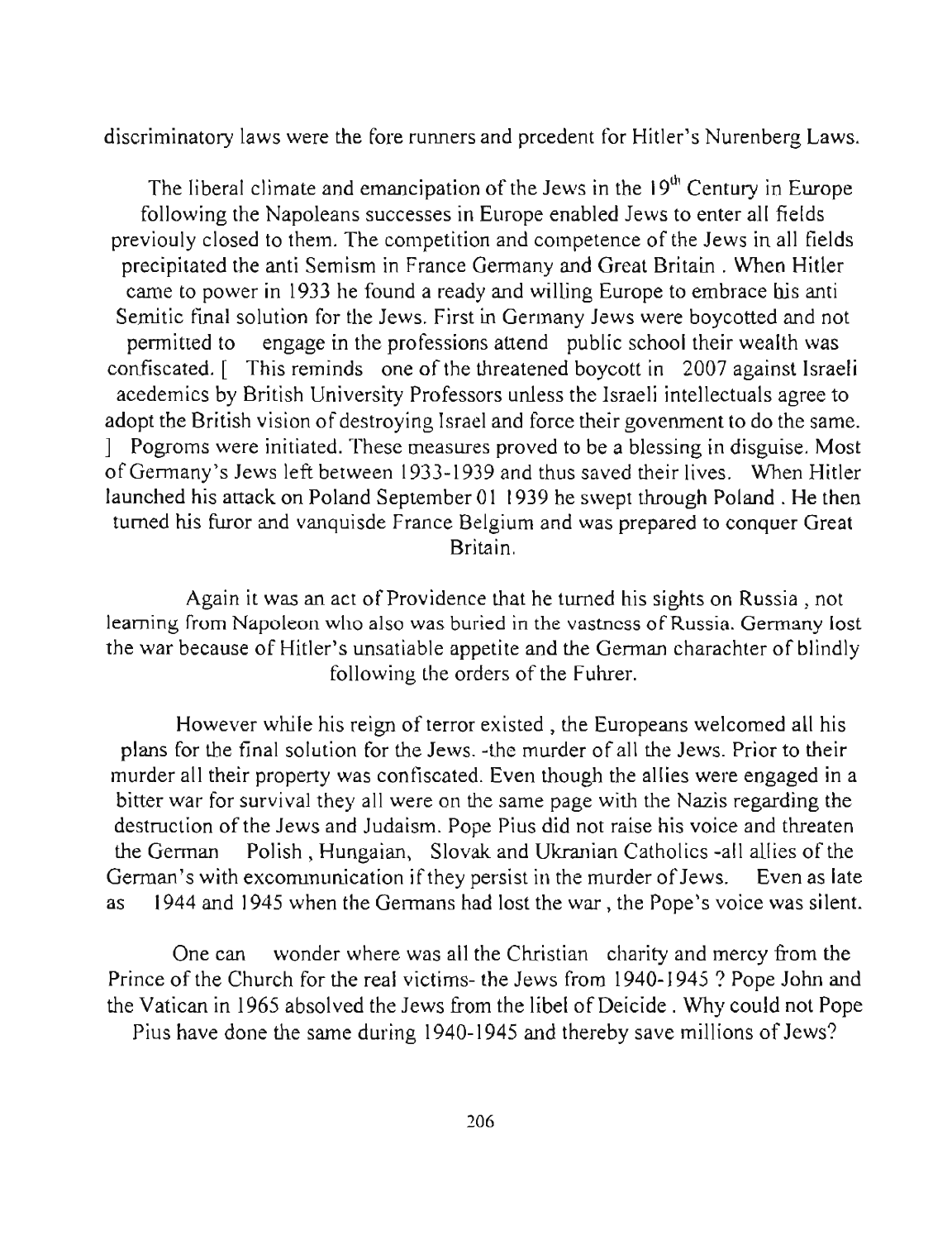One must however understand the fear of Pope Pius that an open attack on the Nazis would endanger all church officials. Quietly the Pope gave orders to save Jews. However it was not enough. He could have saved many more thousands if not millions.

WHERE WAS THE Red Cross? They did not bother to aid the starving Jews in Nazi occupied Europe. NOR DID THE ALLIES DROP ANY FOOD FOR THE STARVING JEWS. NOR OlD THEY BOMB THE GAS CHAMBERS NOR THE RAJL LINES CONNECTING THE CONCENTRATION CAMPS TO ALL THE CITIES IN EUROPE . WOULD THEY HA VE BOMBED THE RAIL LINES MlLLIONS OF JEWS WOULD HAVE BEEN SAVED. NEITHER OlD THEY THREATEN TO HANG THE NAZIS ONCE THE ALLIES WIN THE WAR FOR THEIR CRIMES.

### THE VATICAN IS GUILTY FOR THEIR SILENCE AND NOT DOING ALL THAT THEY COULD HAVE DONE. THEY ABANDONED THE 2000 YEAR CHRISTIAN TRADITION OF SAVING JEWISH LIVES AT THE ORDERS OF ST. PAUL .THEIR GUILT IS IN NOT ACTING AS THE CHURCH ACTED FOR 2000 YEARS. THEY STAINED IRREPARABLY THE REPUTATION OF CHRISTIANITY.

When one looks closely at the billions of dollars pounds and euros the Europeans spent over the last 60 years to keep the Palestinian refugees in the same status as refugees and subsidize their poisonous indoctrination of hate and murder of all Jews one can wonder if there is not a continuation of the European pattern of using proxies to murder Jews. The Nazis are gone so the Palestinians take their place.

It must be recorded for eternity that thousands of non Jews -Chasidei umos hoolem -the righteous among the nations risked their lives and the lives of their family to save Jews. Many non Jews were killed by the Nazis or Soviets. This happened to Wallensberg -the Swedish diplomat who saved thousands of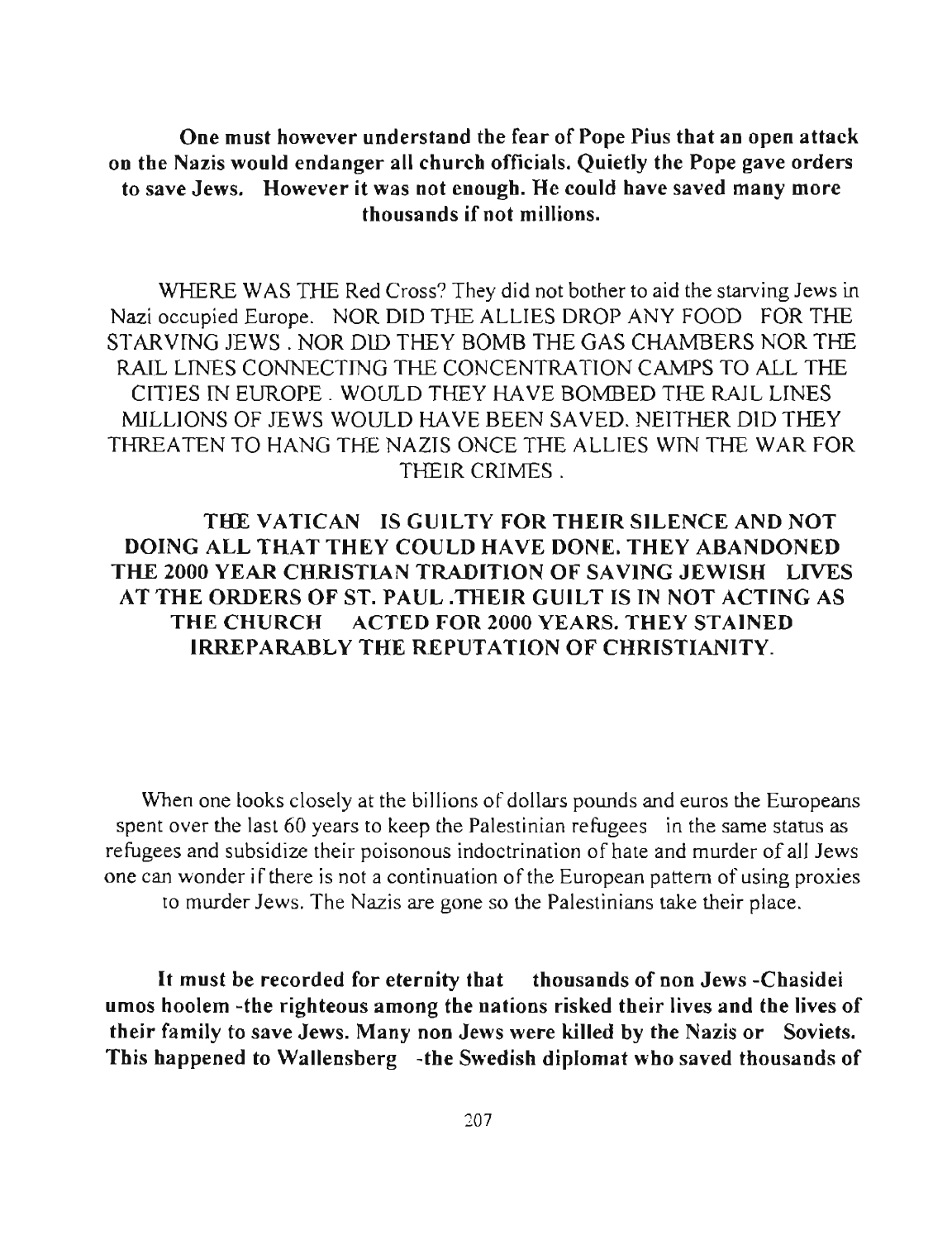Jews in Hingary. His fate at the hands of the Soviets remains a mystery even today 60 years after the World War Two.

Paul understood the Romans and all anti Semites. His genius was to devise tbe doctrines for the church that he promulgated that in effect saved the lives of Jews for 1700 years. Even though the Church came into power following the decision of Constantine in 325 long after the death of Paul; the foundations established by Paul served to preserve many Jewish lives for 1700 years until tbe holocaust. The Jews as a people survived in Christian controlled countries thanks to PAUL AND THE CHURCH FOR THE LAST 1700 YEARS.

Jews are revered when dead. Memorials are built for their memory. Laws are passed against deniers of the Holocaust. It is a crime punishable in Austria and Germany by five years imprisonment. However again it is a mitzvah to kill living Jews The European Union donated 50 million euros to assist a Polish cleric to spread his anti Semitic poison on his network of radio shows. The European Union have and is continuing to donate billion of dollars pounds and now euros to keep alive the Palestinian refugees . . For the last 60 years the Europeans have competed among themselves for the fat oil and munition contracts to sell arms to the Arabs in their wars against Israel. They have supported the Arabs politically as well as economically.

Before Israel existed the Europeans were leading the world as the greatest oppressors of the Arabs and Africans. Millions of Africans Arabs and Asians were killed and maimed in order to realize the European dream of the **sun never sets on European imperialism and colonianism. Two world wars**  caused over 200 millon killed non Jews, in addition to the 6 million killed by the Nazis and the silence of the Europeans. The casualties were all Christians. Over 2000 years most of tbe casualties and victims were Cbristians killed by other Christians. Even the Muslims essentially believe in Jesus . Not as the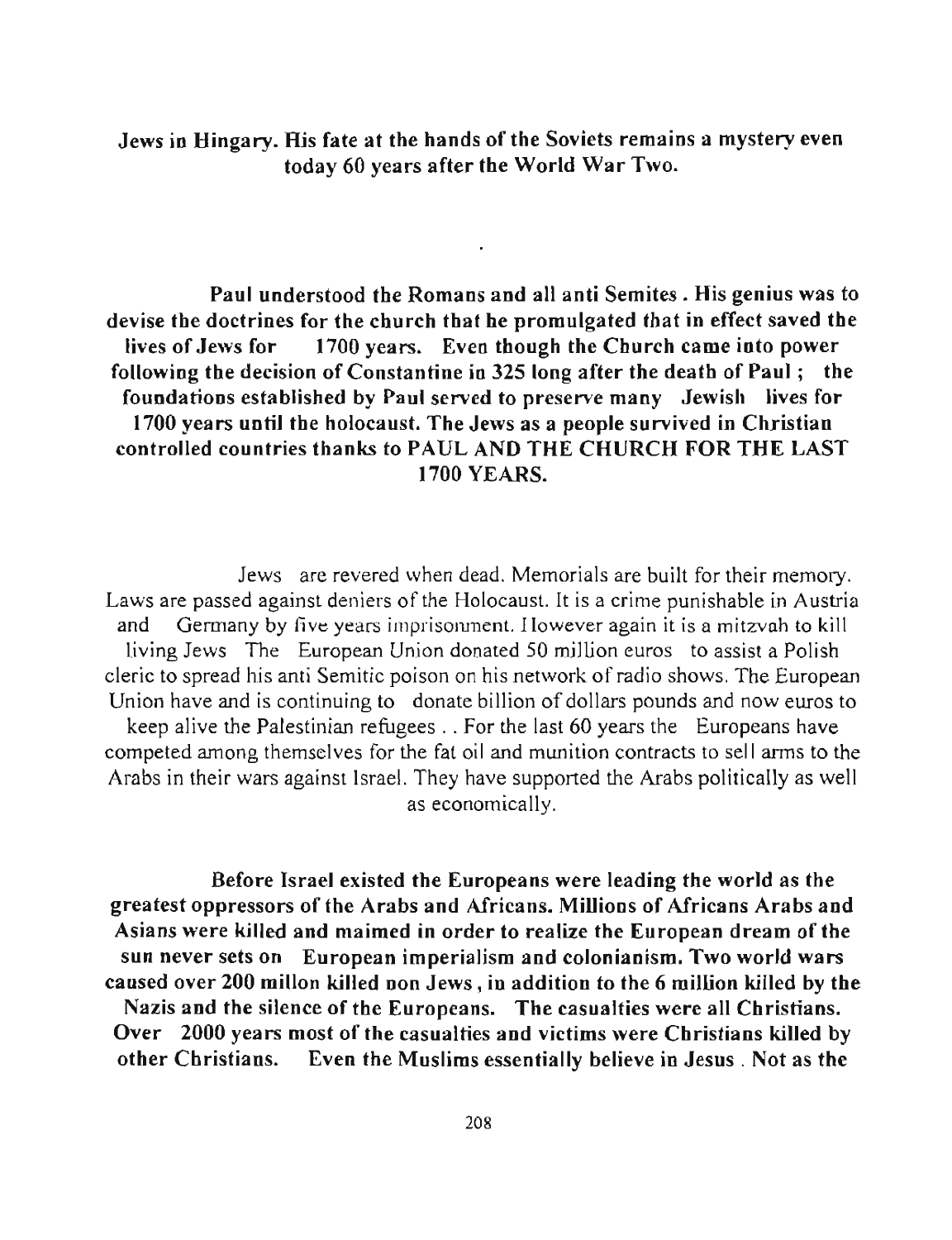son of G-D , but as a prophet. This fact was used as an excuse to kill them and wrest Palestine from them. Thousands and possibly millions died in the crusade wars over hundreds of years. Then the Christians killed each other over the conflicting interpretations of the New Testament that were initiated by Martin Luthern and his followers that resulted in the 30 year wars. Prior and later than Martin Luther's schism occurred the schism of the Anglican Church of England, the Greek and Russian Orthodox Churches from the Catholic Roman Church in Rome.

World History is full of pages of murder robbery rapes and inquisitions all in the name of G-d. Six million Indians were massacred by the Europeans as the new world North and South AMERICAS WERE DIVIDED UP AMONG THE EUROPEANS BY THE COMPROMISE AND BLESSING OF THE POPES. GENOCIDE OF THE NATIVE AMRICANS OR AUSTRALIANS OR NEW ZEALAND WHO REFUSED TO ACCEPT CHRISTIANITY WAS SANCTIONED BY ALL THE EUROPEAN LEADERS.

THERE DOES NOT EXIST ONE COUNTRY IN THE WORLD WHOSE BORDERS WERE NOT ACQUIRED BY WAR. However Israel and the Jews are not permitted to keep any territory they won in six wars that were waged by the Arabs or their proxies Hizbulla and Hamas. Today Syria and **Iran are** 

the largest existentialist threat to Israel. Again the Europeans are dragging their feet even though if Iran acquires the atom bomb and missiles from North Korea or Russia they will put every European and possibly American city within range of destruction.

The hatred however still bums in the hearts of Anti Semites who fraudulently exploit their professional stature as professors or physician or union officials in the workforce to use their influence to destroy the State of Israel and the Jews living there. They do not use the excuse of the Jews being Christ killers, but their excuse now is the injustices perpetrated on the Palestinians.

The disguises of anti Semitism has been ongoing. One can use Darwin's theory of evolution to explain how the face of blatant bigotry has changed and adapted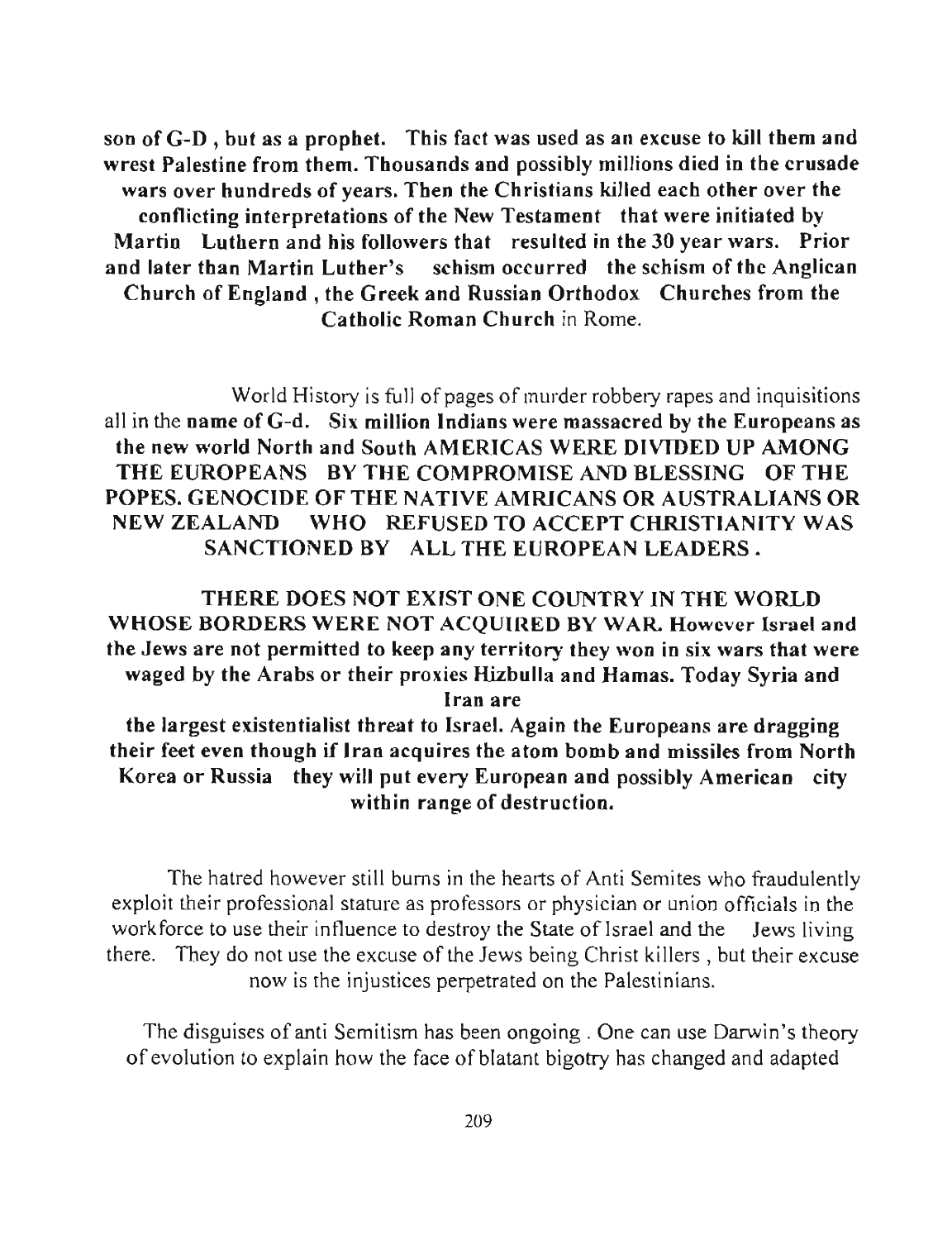throughout the generations. As the Jew recites on Passover eve at the reading of the Aggadah . In every generation anti Semites have conspired to kill Jews and later non Jews who are different. The hatred of the JEW IS SO OVER WHELMING AND POWERFUL that the acedemics of Great Britain have prostituted their integrity and professional reputation to advocate a boycott of Israeli educators. It took the collective efforts of the united worldwide Jewish commuty to enlist hundreds of college presidents and recepients of the nobel prize to publicize their outrage at this attempt to hijack reason and decency. As at September 30, 2007 the British acedemics announced that they were advised that their call for a boycott is unlawful. ONLY AFTER THE PUBLICIZING IN THE INTERNATIONAL PRESS THEIR BIGOTRY DID THEY REALIZE THAT THEY COULD NOT GET A WAY WITH THEIR ATTEMPTED CRUCIFIXION OF THE JEW AND THE STATE OF ISRAEL.

### THE WORLD 60 YEARS AGO WAS SILENT AS 6 MILLION JEWS WERE KILLED AND OVER ISO MILLION NON JEWS DIED DURING THE SECOND WORLD WAR AND THE COMMUNIST REVOLUTIONS IN RUSSIA AND CHINA AND THE CONTINUOUS WARS INCLUDING THE ARAB WARS TO DESTROY ISRAEL AND ALL ITS JEWS.

## THE JEW AND THE DECENT NON JEW IS NO LONGER SILENT TODAY. THE JEW NOW POSSESS ISRAEL AND THE ABILITY TO RETALIATE.

# VIGILANCE ON THE PART OF THE JEW AND DECENT NON JEW IS CRITICAL IN ORDER TO REMAIN ALIVE. IT IS OUR SO CALLED FRIENDS IN THE DEMOCRAClES -THE VENOM OF JEW HATRED BURNS STRONG EVEN AFTER THE HOLOCAUST.

 $\blacksquare$ 

Hitler had in his libraries over 300,000 anti -Semitic volumes containing all the forgeries lies distortions about Jews and Judaism penned over the last 1700 years since Emperor Constantine elected the Trinitarian creed of Christianity to become the State religion of Rome. Hitler when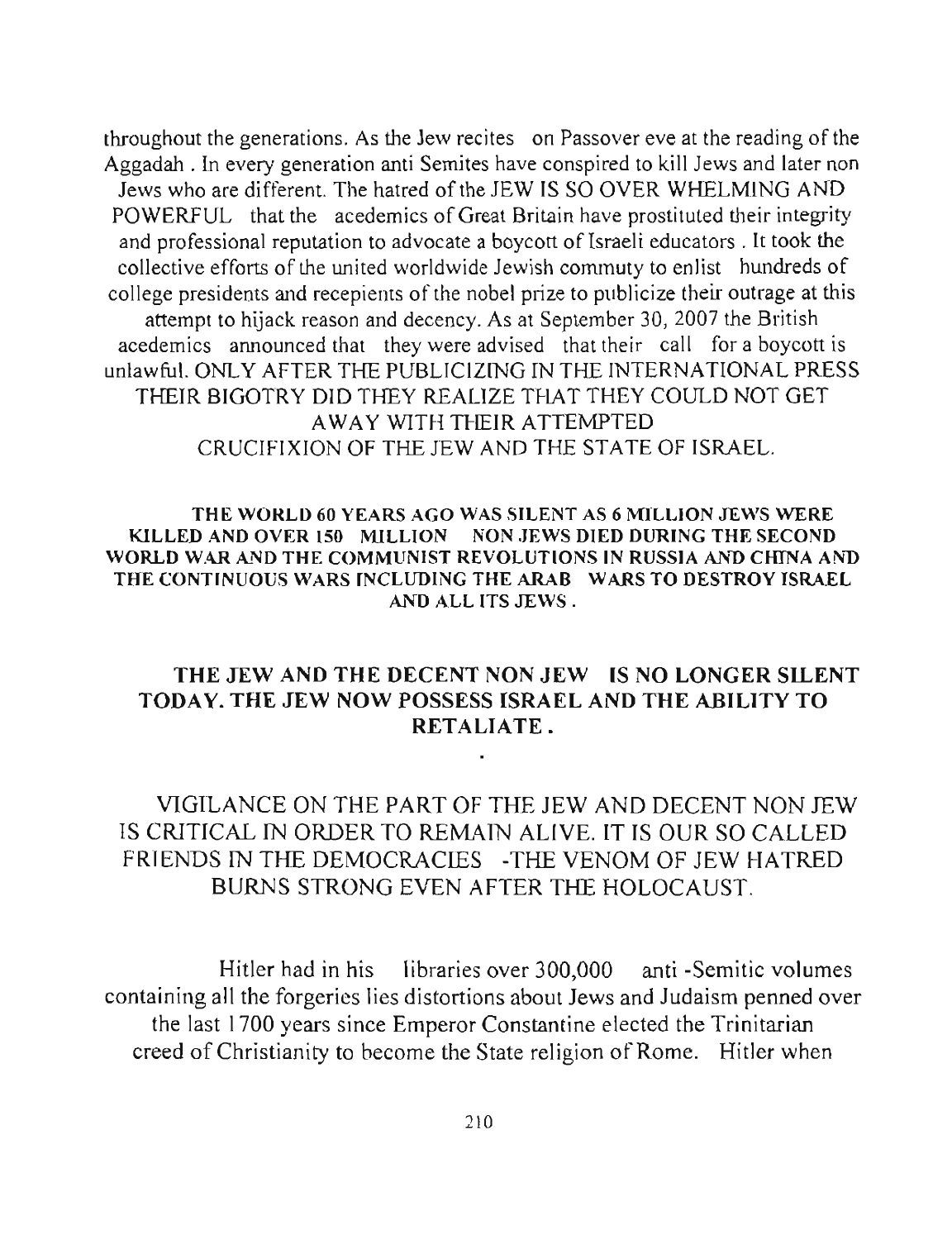rebuked by a Christian delegation why he was killing Jews replied that he was only putting into operation what the Church preached for 1700 years. Thus the hate that the church was fomenting for 1700 years bore fruit in the European Anti -Semitism that became racial rather than Theological following the Renaissance in the 1600's and 1700's. There existed many anti-Semitic philosophers in the renaissance -Voltaire being one of them. Nietzsche Chamberlain and Rosenberg being the philosophers of the Nazi party However it was not these philosophers whose venom corrupted European thinking ; but rather the continuous reinforcement of hate in the novels passion plays and legislation of Europe for 1700 years that clearly made it normal and the thing to do to hate and even kill the Jew. The Europeans created a fictitious-stereo type- Jew who was the embodiment of the devil-not a human. It became a sacrament - a mitzvoh to hate and even kill this fictitious Jew that was projected to every Jew.

The Europeans in the 1800's required that Jews abandon their Judaism in order to be accepted into the normal mainstream of society. Many Jews did .. This argument was merely an excuse because once the Jew abandoned his rituals and assimilated and became a formidable competitor the hatred toward the Jew geometrically multiplied. The hatred fostered by the Church for 1300-1400 years from 325- to 1600 or 1700 bore bitter fruit. The gentile after the renaissance discarded the fear of hell once he denied the New Testament ;but he retained the scorn and hatred for the Jew. This hatred passed on from generation to generation assumed a life all to itself apart from the theological component that Jews are punished because they crucified Christ and do not believe in him. The renaissance and post renaissance gentile did or did not believe in Jesus himself ;but still hated the Jew . The hatred had become a cancerous growth a venom that was the foundation for the Holocaust. The foundation and roots of the holocaust can be traced to the year 325 ACE when Constantine crowned and helped shape the theology of the Church. Hitler took the role ofG-d who would deal Himselfwith the Jews at the end of time according to Paul's theology. No man other than G-d is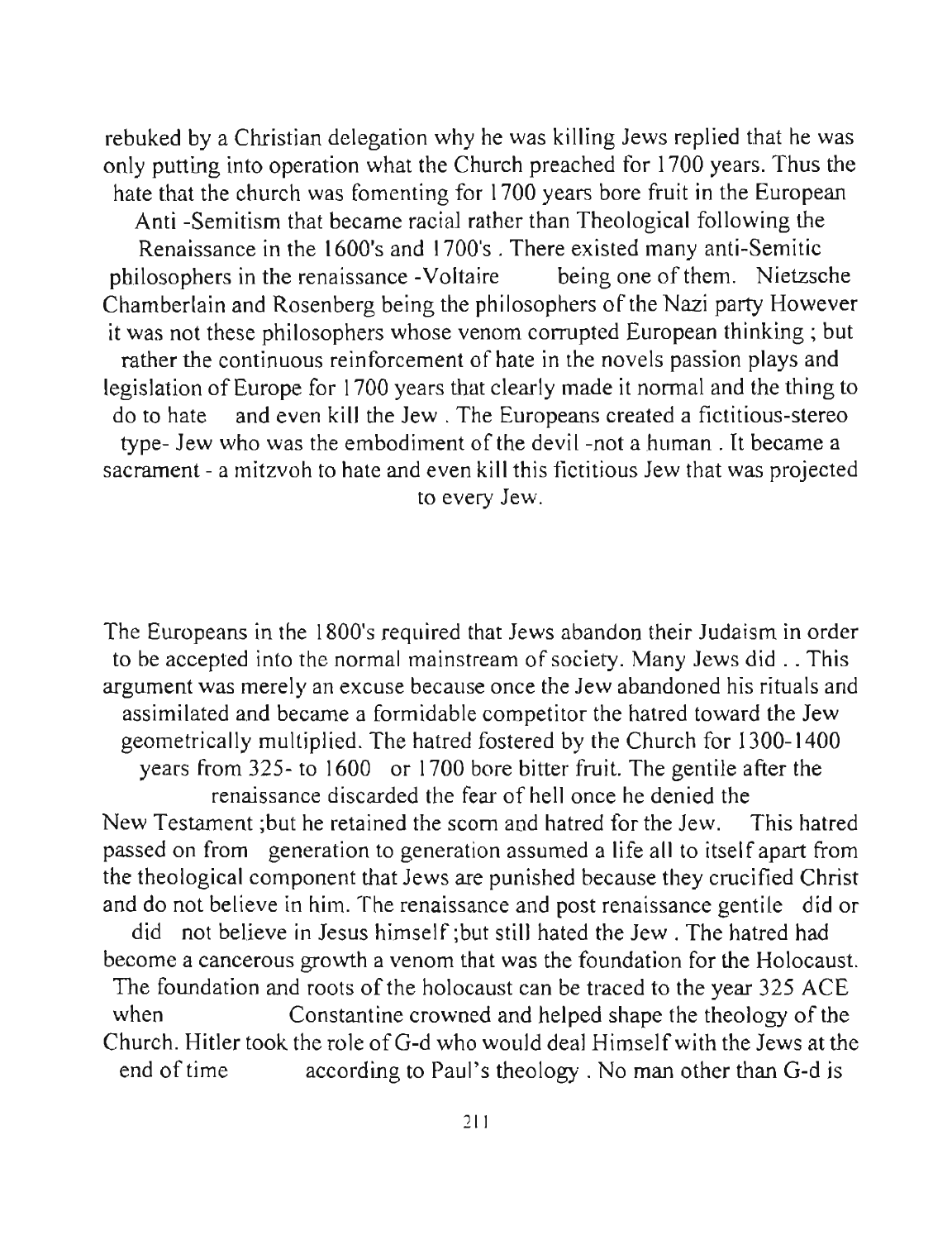permitted to kill Jews. Hitler assumed the role of G-d. that was his reply to the Church delegation that he -Hitler was doing G-d's job of killing the Jews. Thus the teachings of the Church bore fruit in the murder  $\delta$ six million Jews. He even killed Jews who converted. The hatred for the Jew became racial. This cancerous growth infected and still infects a large segment of European society today 60 years following the holocaust.

It is to the credit of the Catholic Church that in 1965 the Catholic Church absolved the Jews from the Libel of Decide that all Jews are responsible for the Crucifixion of Jesus. They also purged anti Semitic passages from their liturgy and reinterpreted the New Testament in their sermons and classes to purge the Anti-Semitic passages. . Many Protestants did the same. Many developed the dual Covenant and Election ofG-d . Both Christians and Jews are Chosen and both have Covenants from G-d. We already elaborated regarding this matter previously. Similarly the Civil Governments have passed strict civil and criminal laws outlawing all racial assaults such as anti-Semitism and prejudice against Jews . IT IS NOW POSSIBLE TO BANKRUPT AN Anti -SEMITE AND IN THAT WAY DESTROY THIS POISON. THIS IS THE STRATEGY FOLLOWED IN THE USA TO UPROOT HOMEGROWN ANTI-SEMITES. IT MUST BE ADOPTED WORLDWIDE. It is our hope that these measured will change the mind set of the general population.

I suggest that all interested readers read all the volumes of Will Durant's The Story of Civilization and Salo Baron's A Social and Religious History of the Jews. The readers will then have all the substantiation necessary for my thesis that hatred and murder of the Jew =hatred and murder of the non Jew. That was true with the Nazis assault to enslave and murder all civilized countries after annihilating the Jews. This happened haIfa century ago 1939-1944. This was true for the last 1700 years when abuse and murder of Jews was accompanied by abuse hatred and murder of hundreds of million of non Jews. For me to list all the cases would be an intrusion into the tasks of historians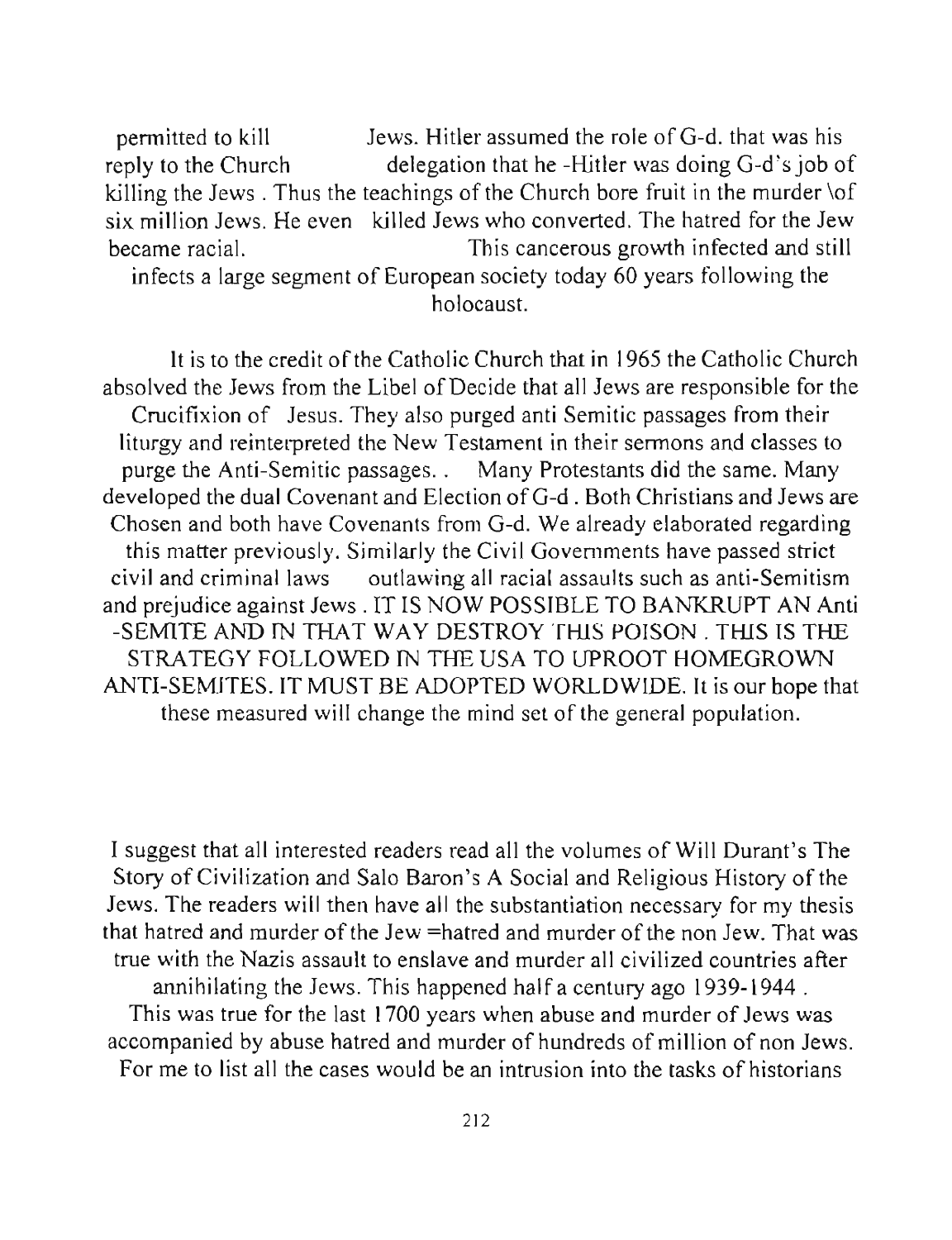and repetition of agreed historical facts that historians have spent all their lives writing and proving. It would be inventing the wheel again. However I am writing for the benefit of those individuals -many of them may not be Jewish. One must realize that those individuals who hate and murder Jews today will hate and murder none Jews tomorrow. The Jew hater is testing the waters if he can get away with the crime of Jew hating. Then he will target another minority who is non Jewish. He will not rest until he has destroyed everyone other than his group. In this respect his behavior is no different than the wild beasts in the animal kingdom who behave in the same manner.

G-d grants every human when they are born with a soul. Man or woman can elect to abandon his soul and behave like an animal. All men are chosen by G-d not only Jews. All men are given free will to abandon their soul and behave like the wild beasts. That is why there have been hundreds of millions of non Jews- humans -killed by the same animals who kill Jews over the last 1700 years. Go my son and daughter -read history and you will see that my thesis is accurate.

All of mankind stand in awe to the miraculous renaissance of the Jew in Eretz Yisroel-lsrael. The words ofthe prophets in the Bible have come to life. It is our prayer that Jews and Arabs will be able to reconcile their differences and live in peace and harmony as Jews and Arabs both Semites share a wonderful common heritage and history of co-existing in brotherly peace and harmony for the past 2400 years. We leave it the Jews living in Israel to work out the details that will ensure them a Jewish Israel and grant Palestinians and other Arabs dignity and respect and remove all their suffering without endangering Jewish lives.

Otherwise, the security of Jewish lives takes precedence. that is Halacha- Jewish Law. That is a fundamental law of self preservation. No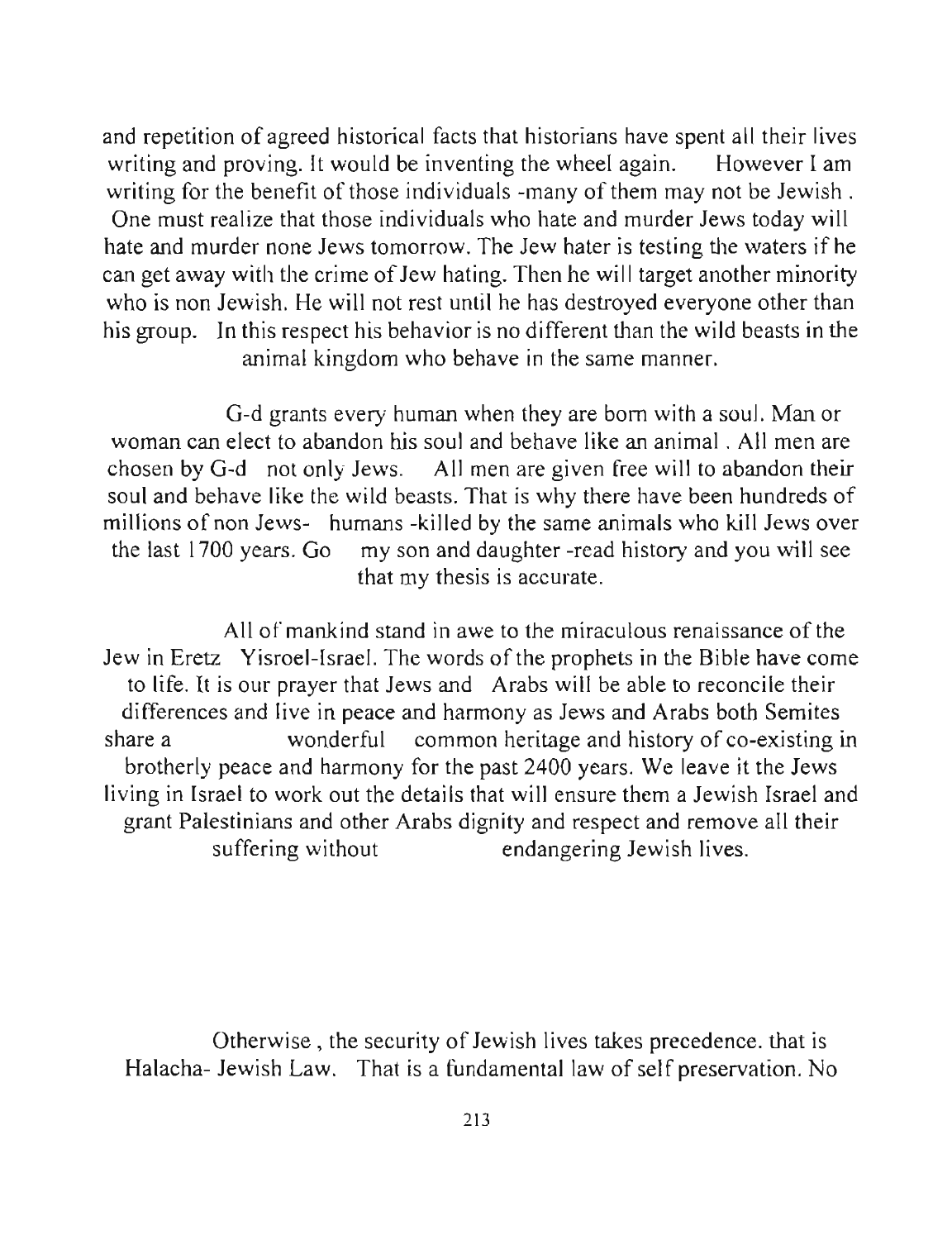where in any code of law does it state that one has to commit suicide to oblige another person. Israel belongs to the Jewish people by the ordinance of G-D written in the Bible. Plus the fact that the Jews have conquered the land. Jews

have as much right to the land that they conquer as much as any country in existence for the last 5000 years who set their boundaries by conquest. To deny the Jews that right means that the USA would have to return all its country to

the Native Indians. Israel is willing to accommodate and lessen the suffering of the Palestinians; but is forbidden to commit suicide. The same anti-Semites who were accomplices to Hitler in 1939-1944 in the murder of six million are the same individual who advise Israel today to commit suicide by accommodating the Palestinians and Arabs. As we have shown all such countries have their own interests in mind. These interests are self serving.

Plus the fact that Anti-Semitism is still burning very strong in the hearts and minds of these individuals. Hitler and the Nazis are dead so now the Palestinians and Arabs become the proxies to murder Jews. The English Common Law of accomplices receiving the identical punishment of the murderers has been abolished in the European countries that have a history of 1700 years of murdering Jews and later non Jews as 1 have elaborated above. Only in the USA this sensible law is in operation. There exists a good reason for the abolition of the accomplice law in Europe. Otherwise all the governmental policy that employs foreign thugs to kill Jews and others whom the government wants rubbed out would be stymied, would the accomplice

law remain on the books.

In a court of American law all those individuals who were accomplices in the murder of six million Jews -even if they be allied officials -would be handed the same sentence as the murderers. An accomplice is held to the same punishment as the murderer. The fact that all the Allied officials were not tried at Nuremberg together with the Nazis and given the same punishment is because of political reasons. Be it as it may, it is a crime for ANY Jew in Israel or elsewhere to agree to abandon our hard won victory and miracle from G-d and fall for the criminal propaganda that the same enemies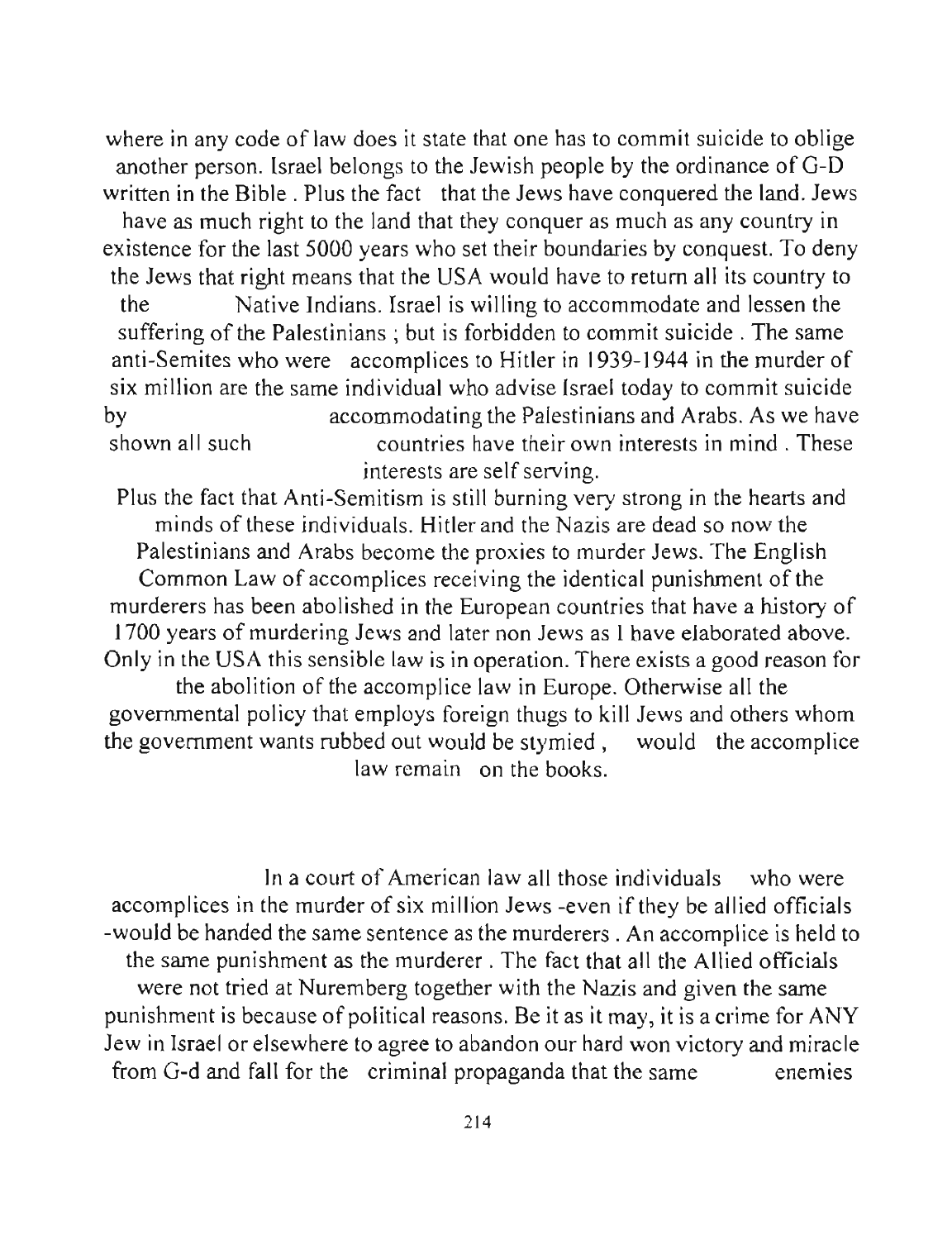of the Jews in 1939-1944 are now trying to brain wash Jews in Israel to abandon our sovereignty. Never again will Jews return and depend on the mercy of these individuals.

One is mandated to take any action even to kill one a hundred a thousand a million or a billion to safe guard your life. hakom lehorgeho hash kem vehorgo. If anyone arises to kill you preempt and destroy them. There exists no rights for those individuals like terrorists that want to kill Jews. The Israeli Secret Service must be given all rights including to torture the terrorists to extract information in order to save Jewish lives. There exists no greater humane law than to save your life. When terrorists have announced their goal to kill Jews and destroy Israel it is a crime to give these terrorists any rights. There exists no rights for anyone to enable them to kill you or destroy Israel. Any law that ensures the security of Israel is the will of G-d. that supersedes any basic human rights. If it is a question of Israel remaining a democracy or a Jewish state one is mandated by G-d in the Torah according to Hallacha to elect that Israel remain a Jewish state. This law supercedes all laws pekuach nefesh doche kol hatorah kulo. The saving of your life supercedes all laws - including the international laws crafted by the Europeans to bind The Jew's hands and render him helpless. The Europeans have a history of 1700 years of crafting laws making it legal to commit murder by the simple expedient of declaring war and then commit grand larceny by stealing the property of all their weaker neighbors. There does not exist one country in the world that has not set their boundaries by this simple legal devise of murder and grand larceny. Now these hypocrites are preaching to the Jew and attempting to brainwash him with " morality and ethical" behavior toward the Palestinians. Let the Europeans first practice what they preach before they admonish the Jew.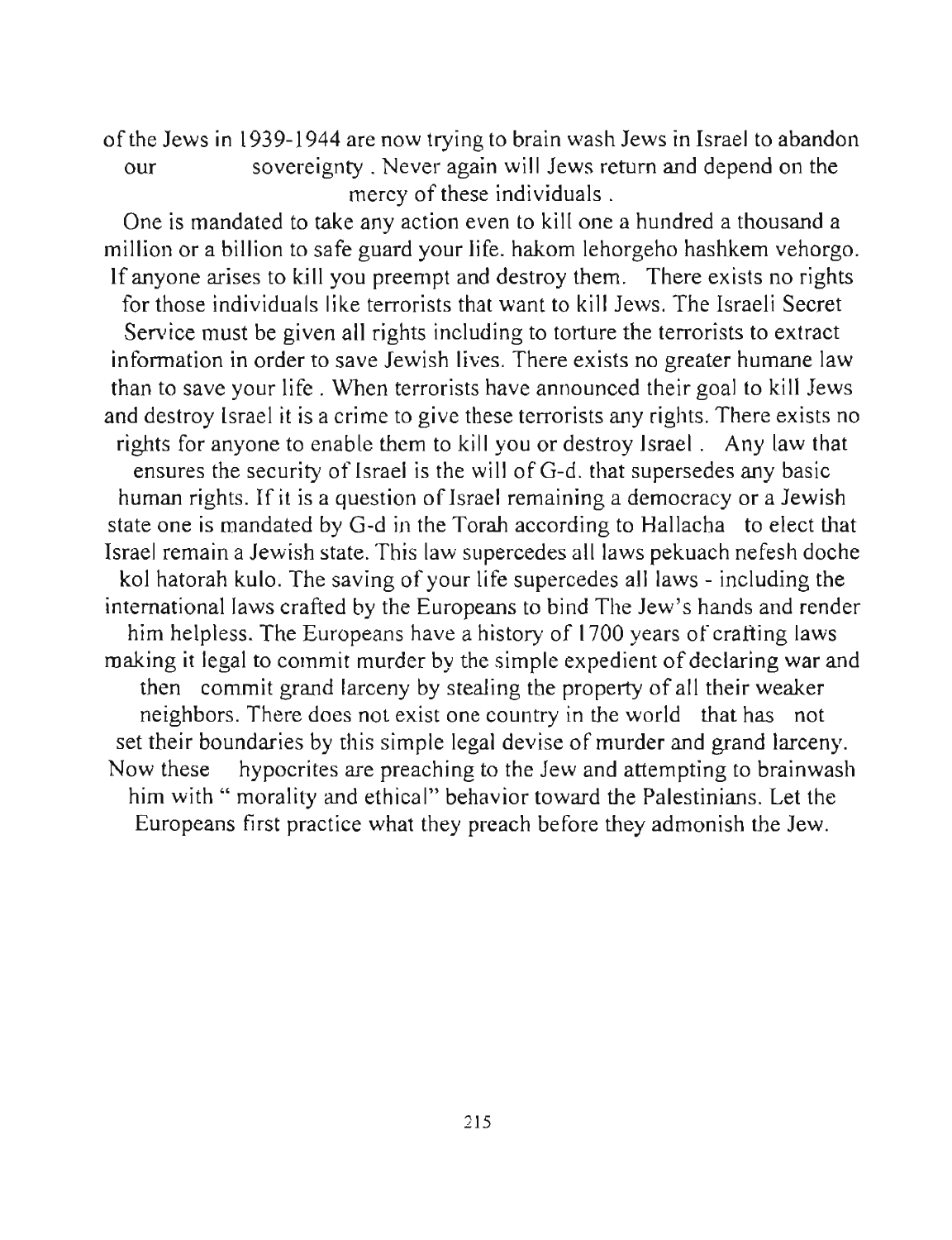# Chapter 2

## INTELLECTUAL ASSAULT AGAINST THE JEW 315-2007 ACE

# THE JEWISH DIASPORA IN ROME EGYPT [PRE CHRISTIAN TIMES] BABYLONiA PERSIA UNDER THE MOSLEMS AFRICANS HINDUS AND BUDHISTS

# ARCHEOLOGY AS AN ALLY TO REPEL THE LIES OF THE ANTI-SEMlTES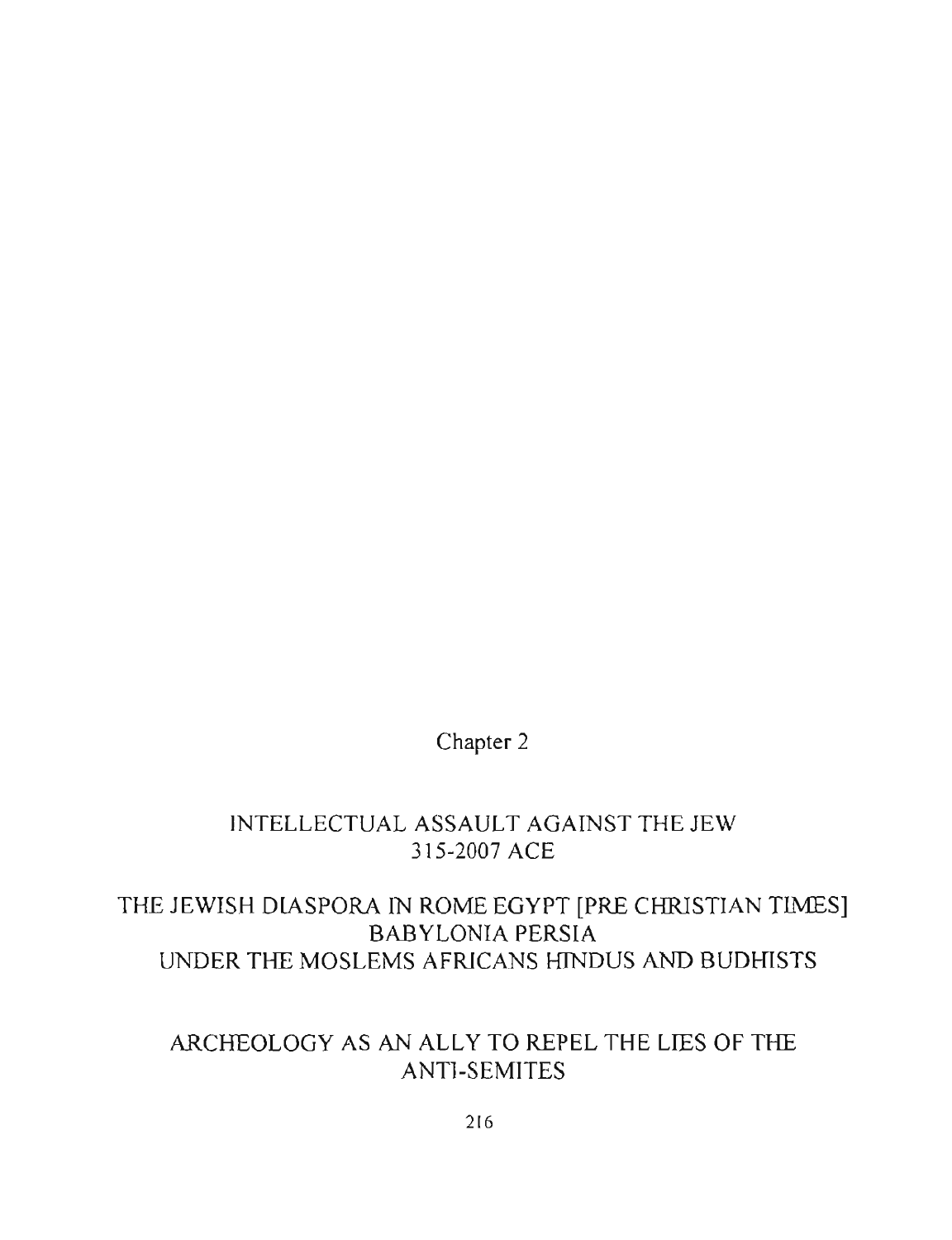Deadly lies slander and libel have been the favorite tools that Anti-Semites have employed against Jews and Judaism for the last 2300 years. One of the earliest anti-Semites to use such lies was a Greek living in Egypt by the name of Apion . He lived at the time of the Jewish Philosopher Philo. **In**  addition to libeling Jews and Judaism he also headed a delegation to Rome to reduce the rights that Jews were granted by Rome who controlled Egypt. He was opposed by Philo. Apion won but the Roman Emperor soon died or was killed and the new Roman Emperor restored Jewish rights.

Years later Josephus wrote a book called against Apion that answered the deadly lies deceptions and libel of Apion. Josephus also wrote 24 books that chronicled the war against Rome in 70ACE that ended with the burning of the Holy Temple. Together with the revolt by Bar Kochba in 130 ACE that was also crushed by Rome over one million Jews war killed, sold into slavery or used as gladiators by the Romans.

However when Jews did not revolt in most instances the Romans granted the Jews freedom of religion. Although the Romans worshiped a pantheon of gods they did not impose their faith on the conquered countries. There existed a Roman Anti-Semite Tacitus. He repeated then same lies as Apion and added embellishments of his own. There existed other Anti-Semites who added embellishments of their own to the lies distortions and forgeries. However the Roman Government was not impressed by these hate mongers in their policy of granting religious liberty to all their residents and citizens. **In** this respect they followed the Assyrian Babylonian and Persian models and their policy was followed by the Muslims after 750ACE when they conquered North Africa the Middle East and half of the Iberian Peninsula. The rulers of Hindu India and Buddah China followed a similar tolerant policy of freedom of religion to other faiths in most periods of history. However the lies of the Greek and Roman anti Semites were resurrected by religious Anti Semites 315 ACE -1840 ACE and later by secularist Anti Semites 1840-2007. The haters are not only ignorant laymen; but PHDs from prestigious universities in Germany France and Great Britain. All or many of the Nazi commanders in the death camps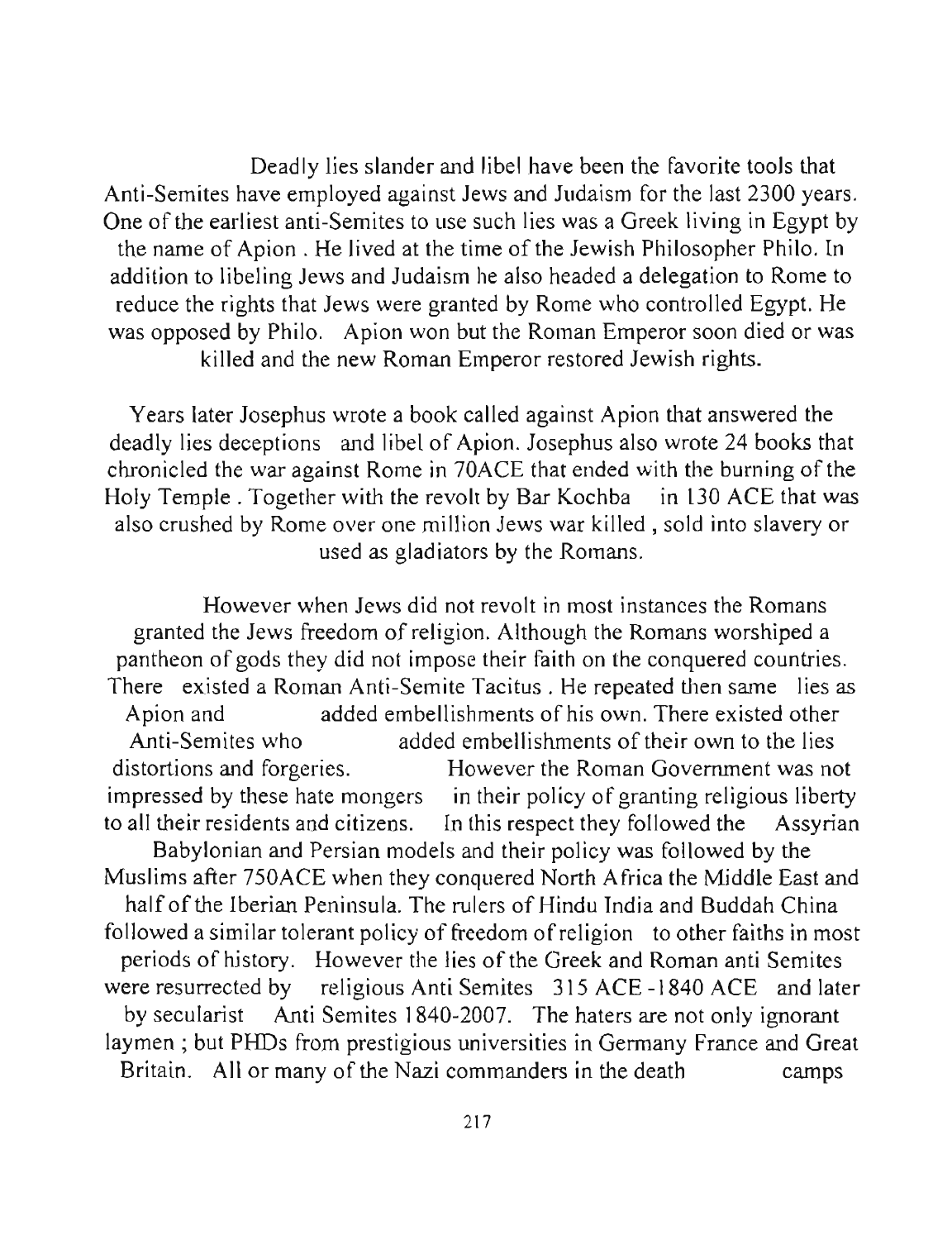### were PHDs

We were given a treat when the university professors of Great Britain decided to engage in a boycott of Israeli professors because the Israeli professors do not pressure Israel to adopt a position that would spell suicide for Israel. The Physician union and the union of freight and transportation were going to boycott their Israeli counterparts if they would not pressure the Israeli government to commit suicide. Never mind that Great Britain considered such a boycott illegal Great Britain is one of the countries that voted to repeal the English Common Law holding accessories not liable. But these English Anti-Semites mandated that the Jew turn the other cheek while they do the beating of the Jew, otherwise they would boycott the Jew. . I feel that these English Anti -Semites should be held accountable for their action. They all should be persecuted in every court of law to bankrupt them. No wonder that as of September 30, 2007 they withdrew their boycott with a note that they were advised that it was unlawful. They should likewise be held accountable for all the misery persecutions in all parts of the world where hundreds of thousands of people are being killed and forced to become refugees and these professors or physicians or traffic and freight managers did zero to help. These professors physicians and traffic managers should be given the same treatment that they reserved for the Israeli Jew. They also should be considered personally responsible for what Great Britain did to the Jews 1920-1947. They should personally be responsible as accomplices for the murder of six million Jews who perished 1939-1944 at the hands of the Nazis and 22,000 Israeli Jews who perished as a result of Great Britain aiding the Arabs 1947-2007. All legal civil and criminal means in all courts of the world should be used to ensure that these Anti-Semites pay.

Jews enjoyed religious freedom under the Babylonians who destroyed the First Temple and exiled the tribe of Judah and Benjamin to Babylonia 2500 years ago. They made the Jews feel very comfortable. They even granted Jews a semi-autonomous status. Jews decided to remain in Babylonia after Cyrus emperor of Persia who conquered Babylonia granted permission for them to return to Israel. Only 42,500 Jews returned. Jews remained in Babylonia later known as Iraq for 2,500 years until the state of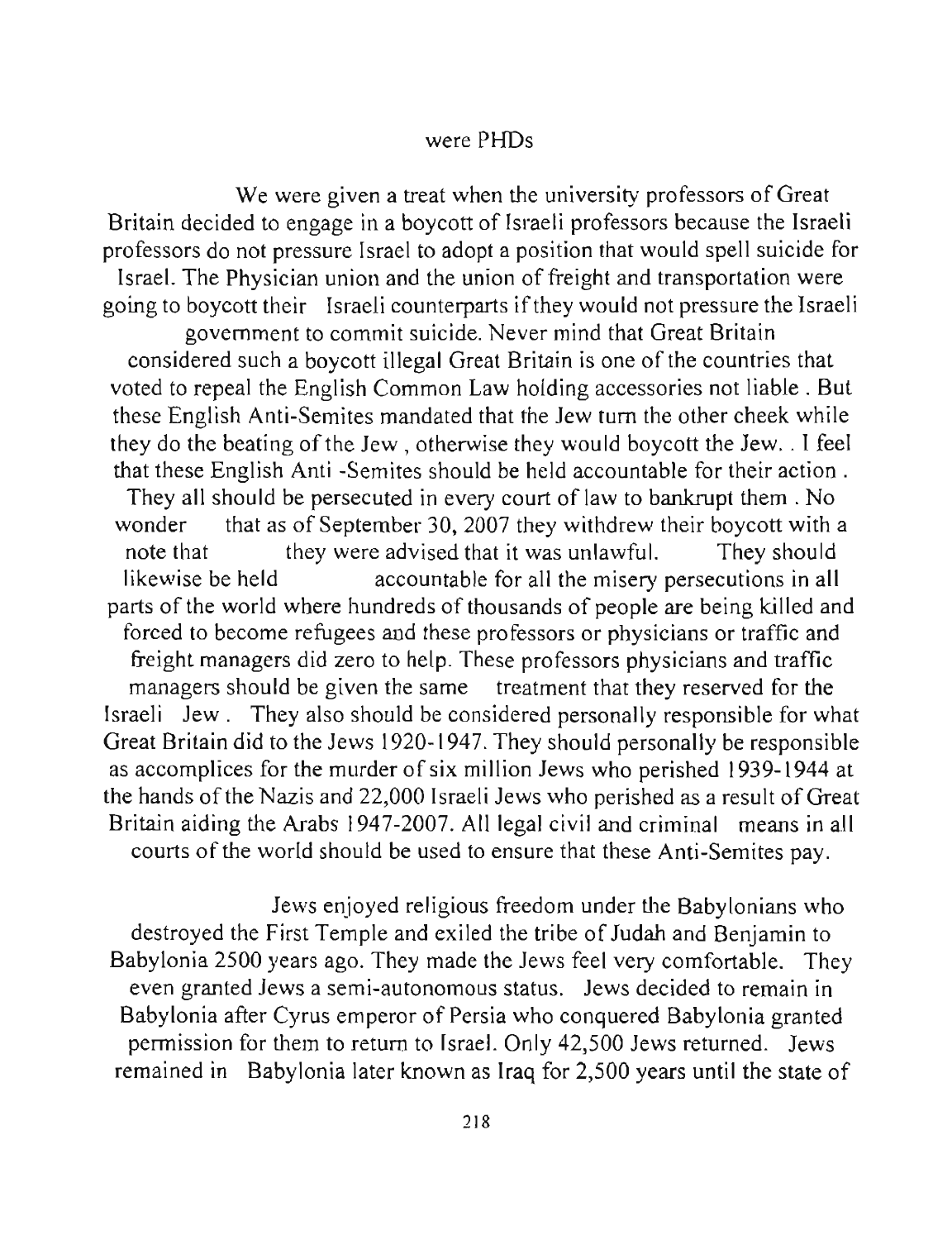Israel was formed. Jews retained semi autonomous status under most Muslim rulers. For a period of time they enjoyed this status in Poland in the Vaad or union of four lands in  $1400 - 1600$ .

Jews for the last 2500 years followed a policy of not having all your eggs in one basket. Jews by necessity if not by choice lived in the Diaspora because the chances of Jews remaining alive were greater. They lived in those countries that would admit Jews. Thus Jews lived not only in Babylon Persia but also in Egypt Africa -Ethiopia Rome France and Germany in addition to the Arabian Peninsula in Yemen and in the Indian sub Continent Burma and in Afghanistan. See Caesar and Christ by Will Durant pages 545-546. During certain periods of time Jews even had semi autonomous or independent countries. There existed on the Arabian Peninsula at the time of the Second Temple an independent country whose Queen Helena and her son had converted to Judaism. I do not know if the population converted or not. Queen Helena donated one of the great Doors in the Temple that was made of pure gold. Her questions about the participation of women and children in the Sukah at the Jewish holiday of Sukkot is the subject of Talmudic discussion in the tractate of the Babylonian Talmud Sukkot.

There existed other independent kingdoms in the Arabian Peninsula prior to and at the time of Mohammad that were over run and destroyed and their Jewish inhabitants were dispersed to the diaspora. In Russia for several hundred years an independent kingdom of Jewish converts existed -the Kuzris that are the subject of the book by Rav Yitzcxhok Hasengeri translated from Arabic by Rav Yehudi Iben Tabon. This book discusses the debate between a Christian Priest a Muslim Mullah and a Jewish Rabbinical Scholar. As a result of this debate the king of the Kuzris converted to Judaism and had all his nation convert. This kingdom was eventually conquered by its neighbors and the Jews dispersed to the diaspora.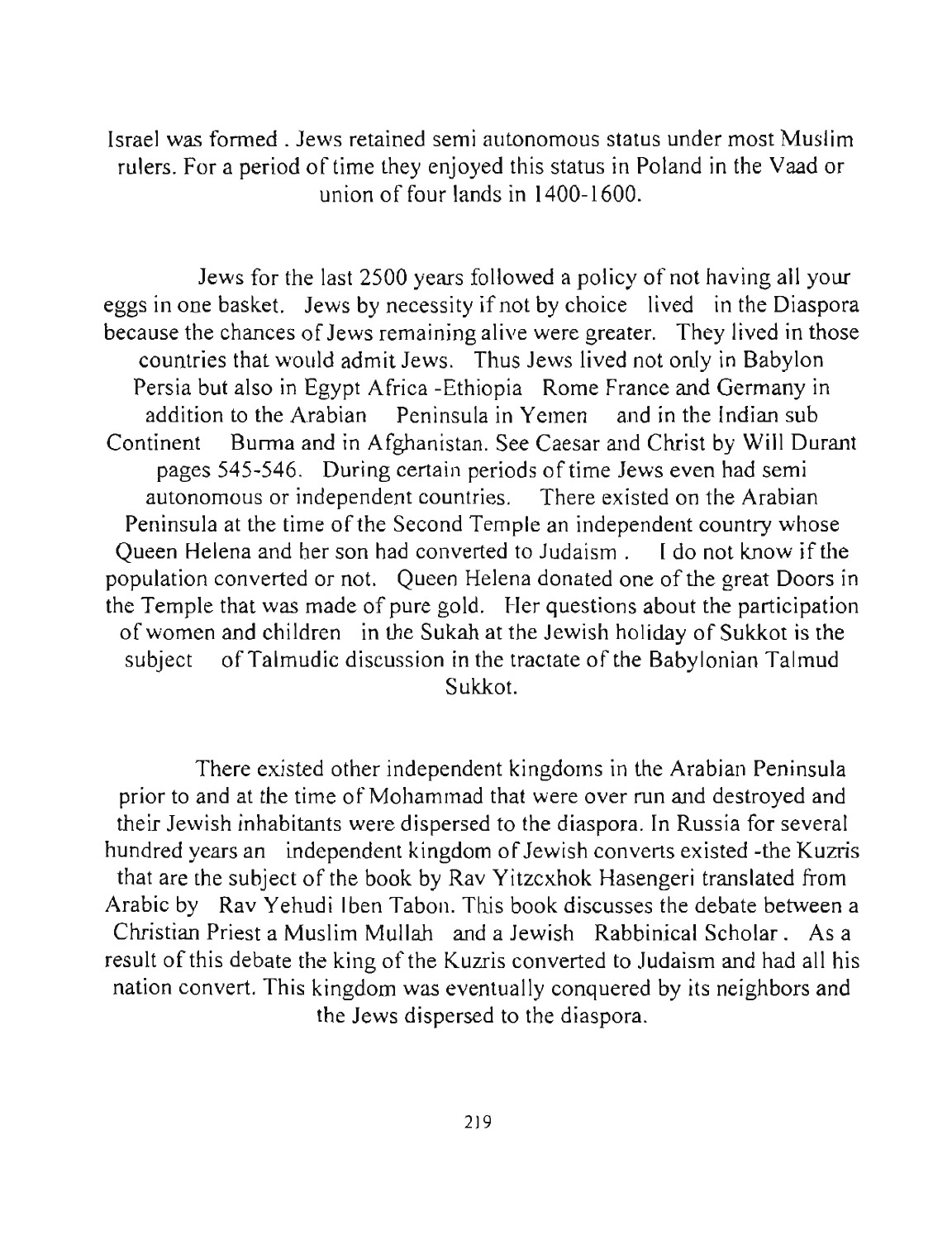Jewish travelers in the 1200's or 1300's reported the status of Jews living in Ethiopia. Other travelers reported the status of Jews living in India-they call themselves the Bnei Menashe. since they claim they are one of the lost tribes -Menashe exiled by Sarnehereb emperor of Assyria 2700 years ago when he exiled the Northern Jewish Kingdom. In the twentieth century Jewish travelers report Jews living in Afghanistan Burma China and Japan. They all claim their roots from the exile of the ten lost tribes. Rabbi Eliahu Avichail discovered these lost tribes and wrote a book The Tribes of Israel the Lost and dispersed. He has organized a worldwide movement to have them move to Israel and have Jews help these people to reclaim their heritage. In most instances they were treated well. In the last one hundred or 200 years many Ethiopian Jews were forced to convert to Christianity. Most Ethiopian Jews have been flown to modem Israel in an operation called operation Moses. Many of the lost Jews retained some Jewish rituals that identified and maintained their Jewishness tor thousands of years. I personally have worked with anusim those Jews who trace their ancestry to Spain and Portugal to 1492 and were forced to convert. I personally guided many to reenter Judaism by going through a conditional conversion. If they are really Jews no conversion is necessary. If however in the last 500 years there existed a non Jewish mother and consequently their status is not Jewish, then the conversion would make them Jewish.

Anti Semitism and hatred and persecution toward other religions existed when the State became the enforcer of religious dogma for a period of 1700 years in Europe. Hundreds of millions of non Jews in addition to Jews lost their lives as a result of these persecutions.

The Renaissance from 1600-1800 weakened Europeans faith in Christian dogma. The European gentile did or did not believe in Jesus; but his hatred for the Jew and Judaism remained. This obsession took a life of its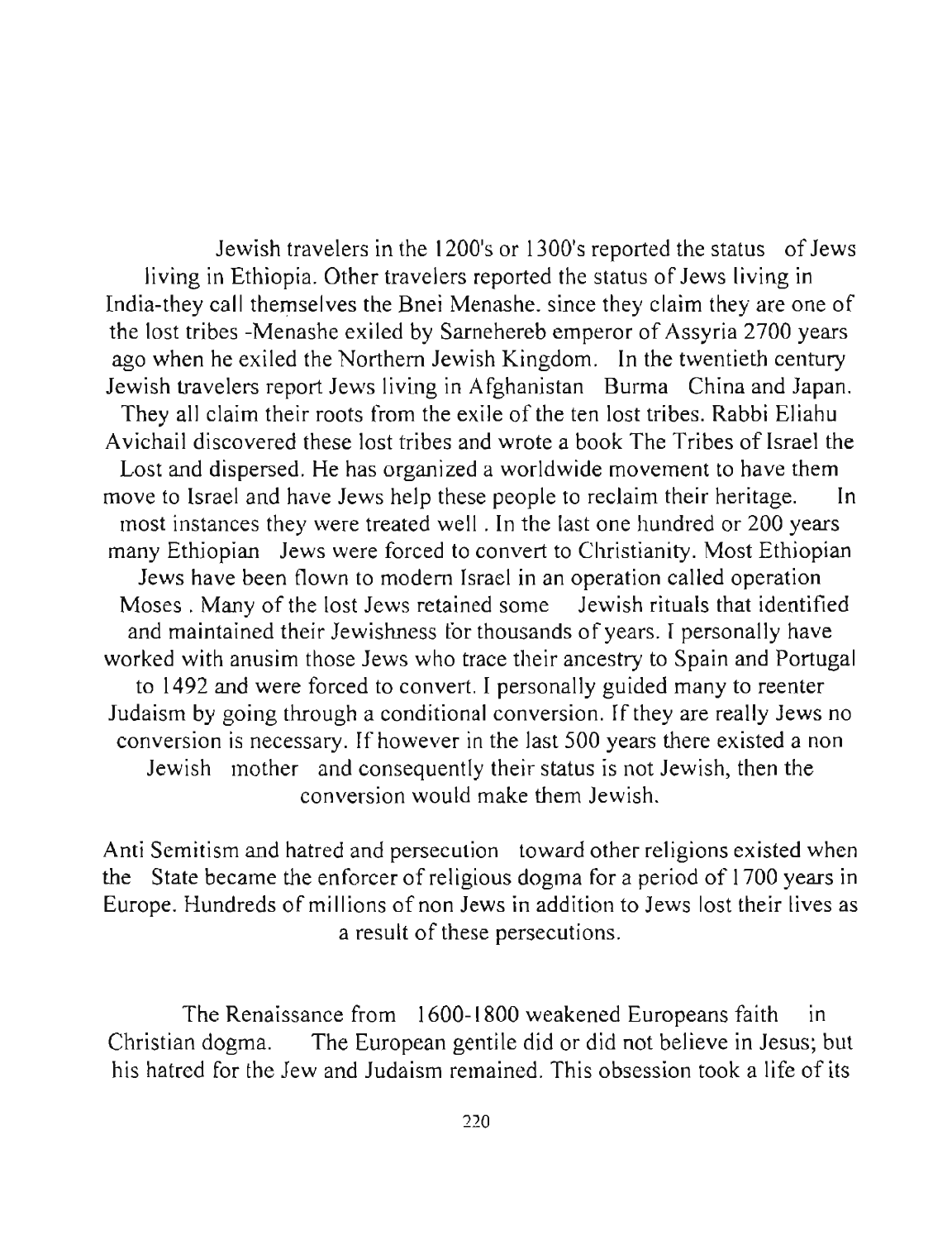own. The hatred and deprecation of the Jew was continuously reinforced by politicians in all of Europe from 1840- 1934 when Hitler and the Nazis took over power in Germany. The hatred was now racial. .

The intellectual assault on the Jew was the attempt of the Bible Critics to rob the Jew by Secularists as the true heirs of the Jewish Bible. These Anti-Semites claimed that since the Greeks first learned the alphabet in 600BCE The Jews who are inferior to the Greeks certainly did not know how to write. So how could they have written the Bible before. These hate mongers were not aware that in 1912 the Hammurabi Codes would be discovered in Babylonia that are scientifically dated to 2500 BCE. Thus an alphabet existed among Semites -The Babylonians are Semites. Excavations by archeologists have discovered Ksav lvrit the Hebrew alphabet dating to 2600 years BCE. They have discovered Ksav Ivrit 3500 years ago or 1500 BCE from the time the Jews conquered Caanan -Israel and during the time of the Judges and the time of Kings Saul David Solomon and the Northern Judaic Kingdom when the ten tribes formed their own government and the Kingdom of Judah and Benjamin. All these facts have been established by archeologists. So all the theories of the Bible Critics about the Jewish Bible not being written by Moses at the time of the Exodus from Egypt all go up in smoke. See Will Durant Our Oriental Heritage Chapter about ancient Babylonia. see Hertz Pentateuch - in back of Genesis Exodus Leviticus Numbers and Deuteronomy where he argues the case against the Bible Critics using the works of Jewish and non Jewish scholars. See Chapter I page 24 of Heresy by Jacques Berlinerblau citing Martin Bernal Cyrus Gordon and Ashtour that The ancient Greek consisted of 25% Hebrew 25% Egyptian and 50 % Indo-European; that the Phoenicians transmitted the Hebrew and Phoenician alphabet and language in 1800 BCE .See Bernal On the Ttransmission of the Alphabet,2 Black Anthena and the APA,25 Baldini Classics d'Egitto, 131. Thus the Jews at the time of the Exodus from Egypt already possessed this script.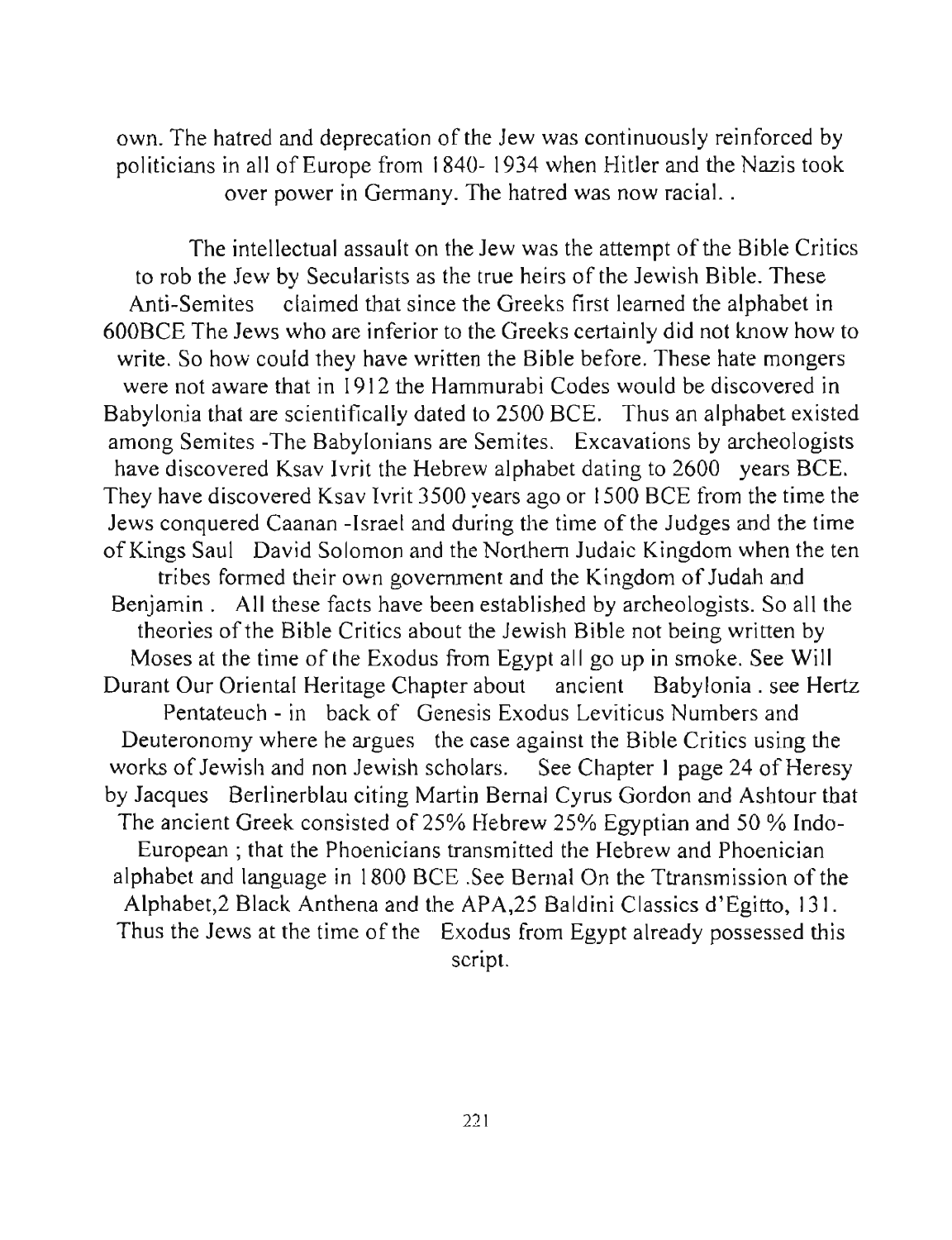The Greeks adopted this alphabet and then the Romans. It can be found in the American Heritage dictionary .. The Jewish alphabet is called Ksav Ivrit. When Ezra returned to Israel and built the second Temple the Jews in Babylonia had adopted an other alphabet called Ksav Ashurit. This was similar to Ksav Ivrit. However it was not the Greeks who taught the Jews and all the world how to write; but the Jews who taught the Greeks and the world. Disraeli the English prime minister who was born Jewish in 1850 when he was taunted by Anti-Semites told them that when the English were still swinging from branches of trees like the apes; Jews were already engaged in legal discourses. Martin Bernal created an earthquake when in 1986 in Great Britain and in 1987 in the USA wrote a book called Black Athena that proved that the Greeks were illiterate savages who first tasted any civilization from the knowledge taught them by the Phoenicians who imparted Jewish and Egyptian wisdom and technical science and taught them how to write the alphabet. In 1991 a second volume appeared that provided all the scientific proof from sociology linguistic of ancient Greek Hebrew and Phoenician as well as ancient Egyptian and archeology and an analysis from ancient historical documents.

Let us for arguments sake state that Bernal is wrong, The ancient Greeks never learned from other civilizations and all their culture including their language and the art of writing was given to them by their gods. The Europeans after the renaissance assumed that they are the spiritual heirs of Greek and Roman culture. They are superior than all the Africans and Asians. [n post renaissance times 1700-2007 the only way to solve all the problems in the world is to adopt the European model and life style. Let us grant that their argument has merit. Before the renaissance 315 ACE -1700 ACE the Europeans believed that they possess superior knowledge and are G-d's Chosen people since they adopted Christianity they took the place of the Jew and are the real Israel. After the renaissance they believed that they are the spiritual heirs of the Greeks and Romans . Let us for arguments sake grant that all this is true. That is the rational that the Europeans used to justify all their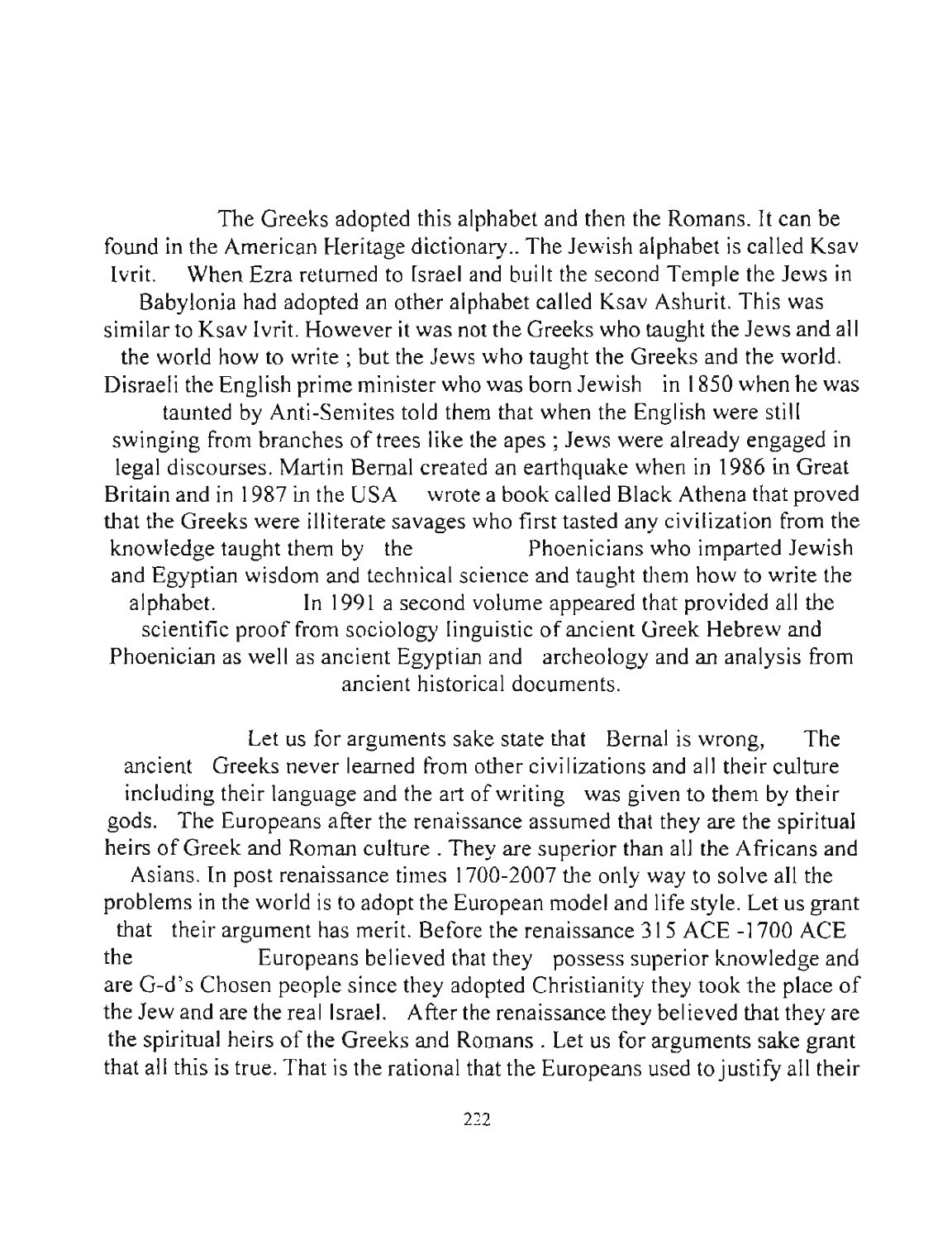conquests in Africa Asia the Americas South Eastern China and the Indian sub Continent. All this can be gleaned from reading world history.

What gives them the right to conquer and enslave and forcefully convert to Christianity or forcefully teach superior European knowledge to those natives that they conquered in Africa India China the Philippines North Central and South America Australia and New Zealand? Eight European countries Great Britain, France, Germany, Italy, Spain, Portugal , the Netherlands and Belgium conquered all of the Indian sub Continent South Eastern China, Africa, the Philippines New Zealand, North and South America. The combined population of Europeans was no more than three hundred or four hundred million enslaved a combined population of over one to two billion natives. Jacques Berlinerblau writing in Heresy cites Charles Tilly that between 1875 and 1915 Great Britain increased its territory by 4 million square miles; France by 3.5 million square miles; Germany by more than I million , Belgium and Italy by under I million each. See Prichard -Ancient Eastern Texts, pages 230 ,232, 233.

These colonial powers forcefully converted them to Christianity. The Portugese in North Africa, Goa and Brazil and other territories they conquered in South America introduced the inquisition and burned thousands at the stake. The Spanish Portugese English and French made a holocaust and exterminated six million native Indians in the Americas. Spanish conquerors used to cut out and eat the human hearts of the Indians in Mexico and Peru.

**In** England until the early 1800s children were hanged if found guilty of robbery. But the Europeans for the past 1700 years were permitted to commit grand larceny and kill hundreds of millions of people in the process?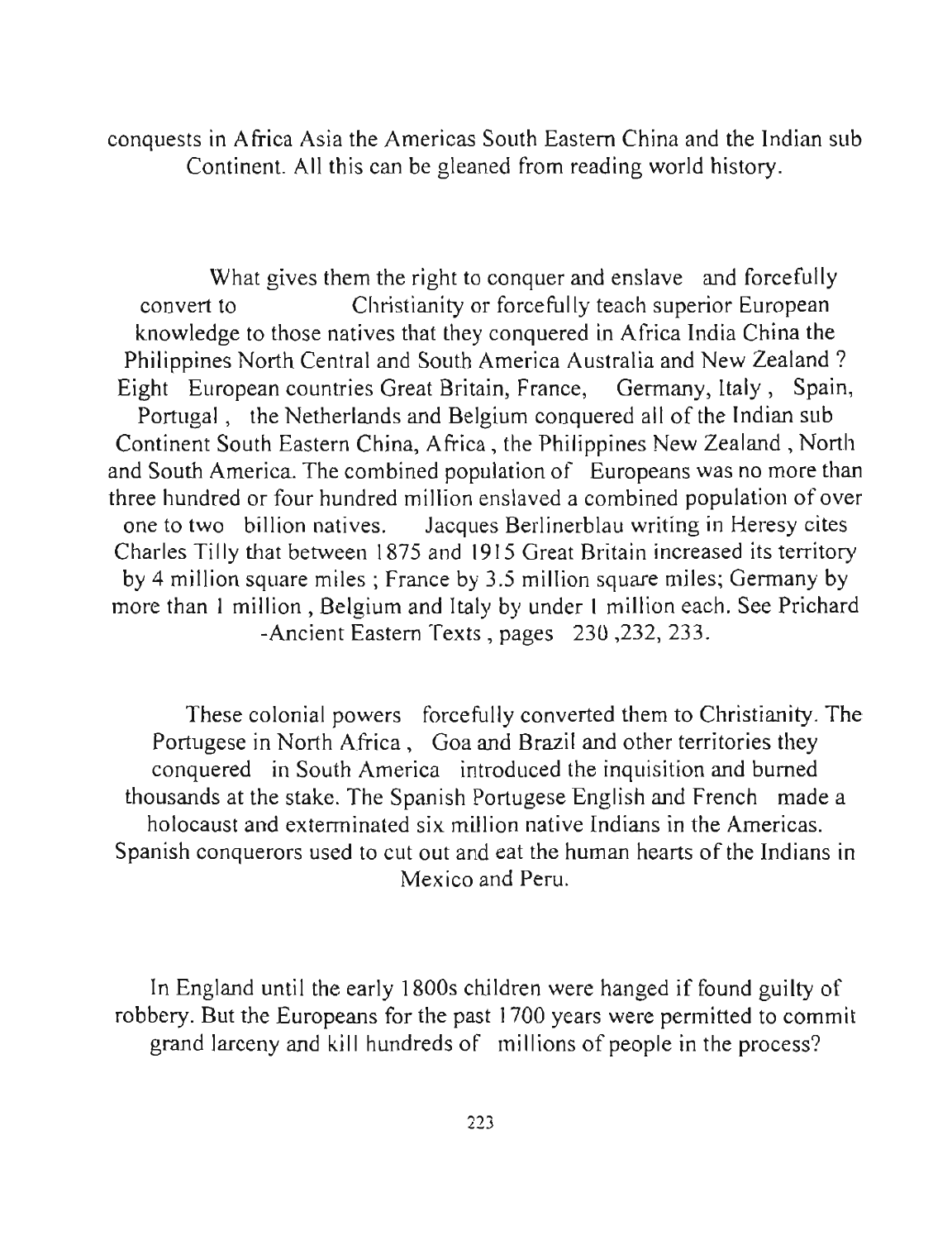Bernal writes what motivated him was to expose European arrogance and feeling of superiority over anyone not European. Their attitude for 1700 years was that it is perfectly legitimate to kill and rob an inferior person. This explains the mentality of the Europeans. This mentality they inherited from their Greek and Roman ancestors, not wisdom or the art of writing or science since the Greeks never originated it in the first place.

Thus the European arrogance and greed to conquer enslave and destroy anyone not in his class in Africa Asia or anyone living in Europe not of his class is further exposed. This exposes European fraud and their 1700 years of rationalization to legitimize murder and grand larceny. Thus it was not only the Jew that the Europeans killed ;but every human who was weaker and less cunning whom they could take advantage and exploit their weaknesses. The Europeans used religion to get the acquiesce of the billions of people whom they enslaved. **In** the words of Karl Marx religion was used as the opium of the masses. After the renaissance when the Europeans questioned Christianity and relegated it as another myth adopted from the Greeks Romans Egyptian and Hindus ; the Europeans then turned to science history and philosophy to vindicate their crimes and spin a noble face to their treachery. **In** the process the Europeans wilfully omitted and suppressed any suggestion that the conquered natives had any culture worthwhile. Otherwise why did they have to be educated by the superior Europeans? See Heresy by Jacques Berlinerblau chapter 4 page 88 footnote 21 - Arendt, Origins of Totalitarianism, I 60,1 83-1 84 Black Anthena ,201-202,30; Footnote 24 History of Anti-Semitism 3, 142309; Footnote 43 -Tilly Coercion Capital and European States, 91 Hobsbawin, Age of Empire, 59 and age of Revolution, 20 ;Footnote 44 P. Allen Review of Black Anthena film 1024 Bernal Black Anthena 2, 235. and Footnote 45- Bernal Image of Ancient Greece, 126.

One of the mysteries to this debate is what difference does the whole debate make? All of the countries Ancient Greece the Phoenician the Egyptians no longer exist Isn't the whole discussion academic? The answer is no.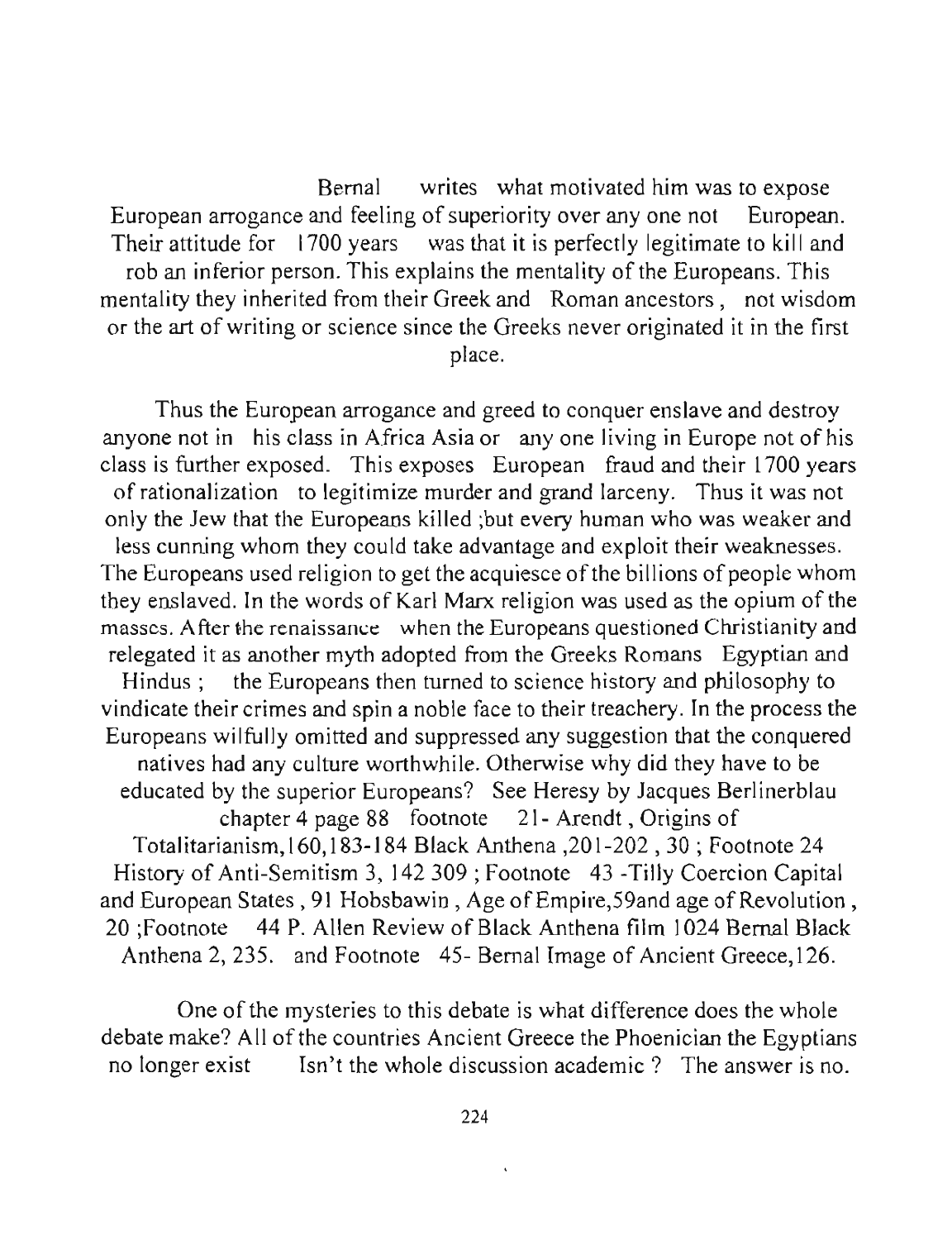What set the whole intellectual world ablaze is the following:

The professors in the universities in the fields of philosophy history biology and other branches of social sciences have prostituted their craft for the last 300 years especially in the  $20<sup>th</sup>$  and  $21<sup>st</sup>$  century. Since mankind now worships the new gods of science these prostitutes sell their wares that they craft in the image of their sponsors. Just like the ancient Greeks and Romans crafted their gods in the image of their political agendas; so too these modem day priests of science craft science to support all the political agendas of their sponsors.

They serve as the opinion makers of political hacks who finance their positions with grants and large donations to the universities. The professors now are the high priests of the new gods of renaissance thinking that will vindicate any political agenda of murder and grand larceny. They conspired with the colonial powers to vindicate their conquests and enslavement and exploitation of those natives whom they conquered to create another opium to put the masses to sleep and agree that the superior European is serving a higher mission by conquering and enslaving the billions of inferior in the world.

This is the thrust of Martin Bernal's Black Anthena. This is the real reason for the convulsion against him . The following is the practical application for Jews.

Other professors of philosophy history and biology possessing similar political agendas questioned the right of the Jew to live. They provided the legitimacy of killing the Jew on pure racial grounds. They stated the Nazi racist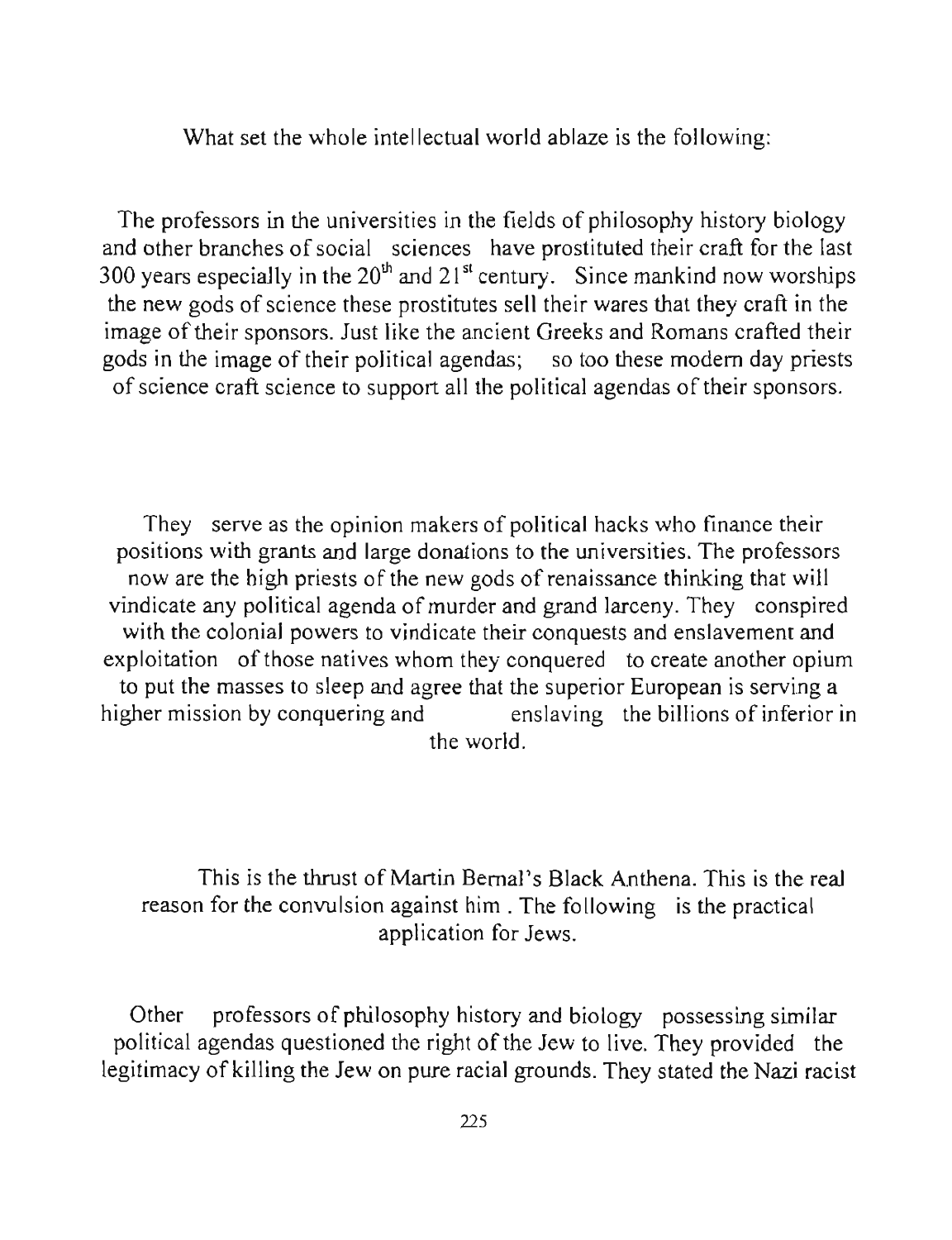argument that the Jew is intrinsically evil. Evil is part of his very make up. It is in his blood. These monsters and criminals who are equally guilty with the Nazis provided Hitler and the Nazis with an intellectual base for his cold blooded genocide of six million Jews.

For 300 years the European powers who wanted to conquer the world wanted to free themselves from the shackles of Christianity that gave all men a soul once they accepted Jesus. The imperialists wanted to be given greater latitude to conquer and enslave billions of weaker people. Thus they abandoned 1400 years of Christianity and created new gods -

Now that Jews have the State of Israel we find other professors who are writing books to inflame public opinion in the USA to cease support of Israel. They follow the historical precedent of all the anti Semites. In 1880 and 1890 the secret police of the Russian Czarists wrote a series of books called the Protocols of the Elders of Zion that accuses world Jewry of conspiring to capture all the financial centers in the world and dominate the world.

Anti-Semites in the last 100 years as well as the Arabs today even in Egypt reprint these same forgeries and add their own embellishments to incite Arabs to kill Jews. The old Ford who produced the Ford automobile reprinted these forgeries and published a newspaper that incited Americans against Jews. He did not stop until he was sued by an American Jewish lawyer. In the 1930's

prior to the second World War there were other Anti-Semites Father Caughlin who had a radio show, the German Bund and the Klu Klux Klan who incited Americans against Jews. Once the World War Two broke out and the USA joined the allies these Anti Semites fell silent. After the war we have the Ku Klux Klan and the Neo Nazis and a host of other Anti-Semites who now disguise their hatred in the robes of humanity-in a crusade to destroy the Jewish State of Israel . Even if Israel is to exist Israel must admit 4 million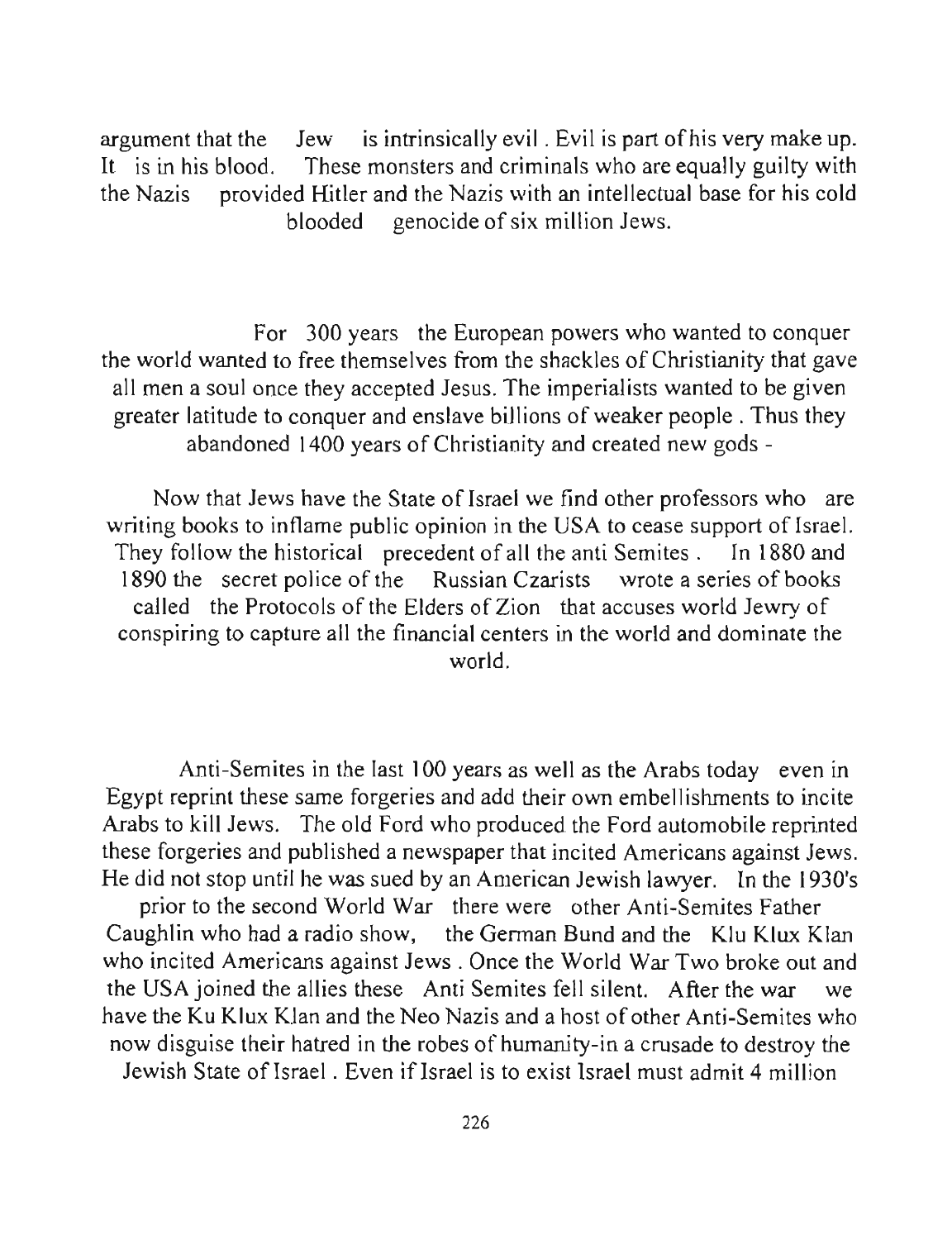Arabs who claim to be descendants of the 700,000 Arabs who left Israel in 1948 and now they claim to number 3 or 4 million. In that way Israel will be destroyed since the Arabs will out number the Jews. thus the Arabs will now have 3 Arab Countries Jordan Palestine and the area now occupied by Israel over run by an Arab majority comprised from Arab refugees. We also are witnessing College professors's union in Great Britain who want to place a boycott on Israeli professors for not pressuring Israel to commit suicide.

What is imperative is to have all Jews band together which they do. The Anti Defamation League The Jewish Committee The World Jewish Congress the Orthodox Conservative Reform and Reconstruction Rabbinical Organizations work together to combat the threat to the State of Israel and to all Jews over the entire world. The fringe elements among the Jews who are against Israel in the USA Great Britain and Europe are composed of several hundred individuals who are being exploited by Anti Semites and used to show that even Jews support their anti Israel crusade to destroy Israel -all in the name of "humanism" to support Palestinian rights.

This is not ajob for a lone ranger. This is an existentialist problem for all Jews living any where in the world. Any threat to the State of Israel's existence as a Jewish State in Israel is an existentialist threat for every Jew in the world.

The end result of the European philosophy that Europeans are superior to everyone else in the world was a Hitler with the slogan of Deutsland iber alles. Germany is above all . The Aryans are the masters of the world. He was only echoing that the sun never sets on the British empire.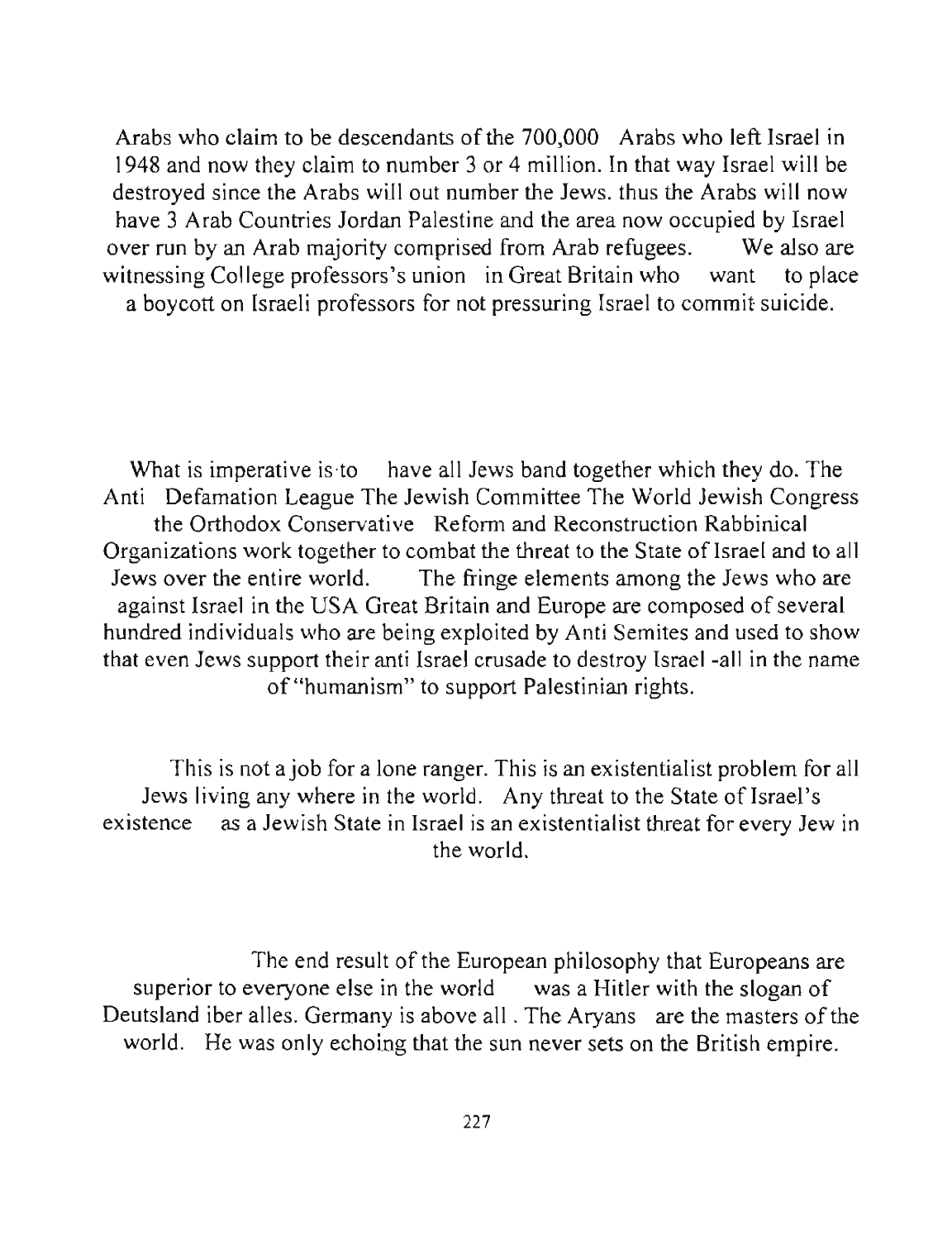It is this propaganda that Bernal attempted to demolish. Of course he was attacked from the vested interests at the universities who get all their funding from those who are responsible for the exploitation of "inferior" people -the Colored and Asians."

It is of great interest to note that the renaissance and post renaissance gentile who questioned Christianity and relegated it as another myth adopted from the ancient mystery religions did not suffer the same fate as the Jew for the last 1700 years who refused to accept Jesus. The European gentile who killed hundreds of millions of Jews and non Jews all in the name of Jesus, now himself denied him. Nothing happened to the gentile. No one burned him at the stake.

### This is true since the state has divorced itself from the church.

The French revolution and then Napoleon inaugurated a new era in Europe that replaced the values of the old order. Even those who opposed Napoleon and his new order eventually accepted it. All of Europe eventually accepted his ideas. Napoleon was smart. He made a treaty with the Pope permitting Catholicism in France. Napoleon granted Jews religious freedom and gave them all rights as citizens in France and in all the countries that he conquered.

Russia introduced communism and atheism in 1917 that replaced all formal religions. Not until the fall of the Soviet empire in 1990 was religion permitted to function openly. Even though there existed religious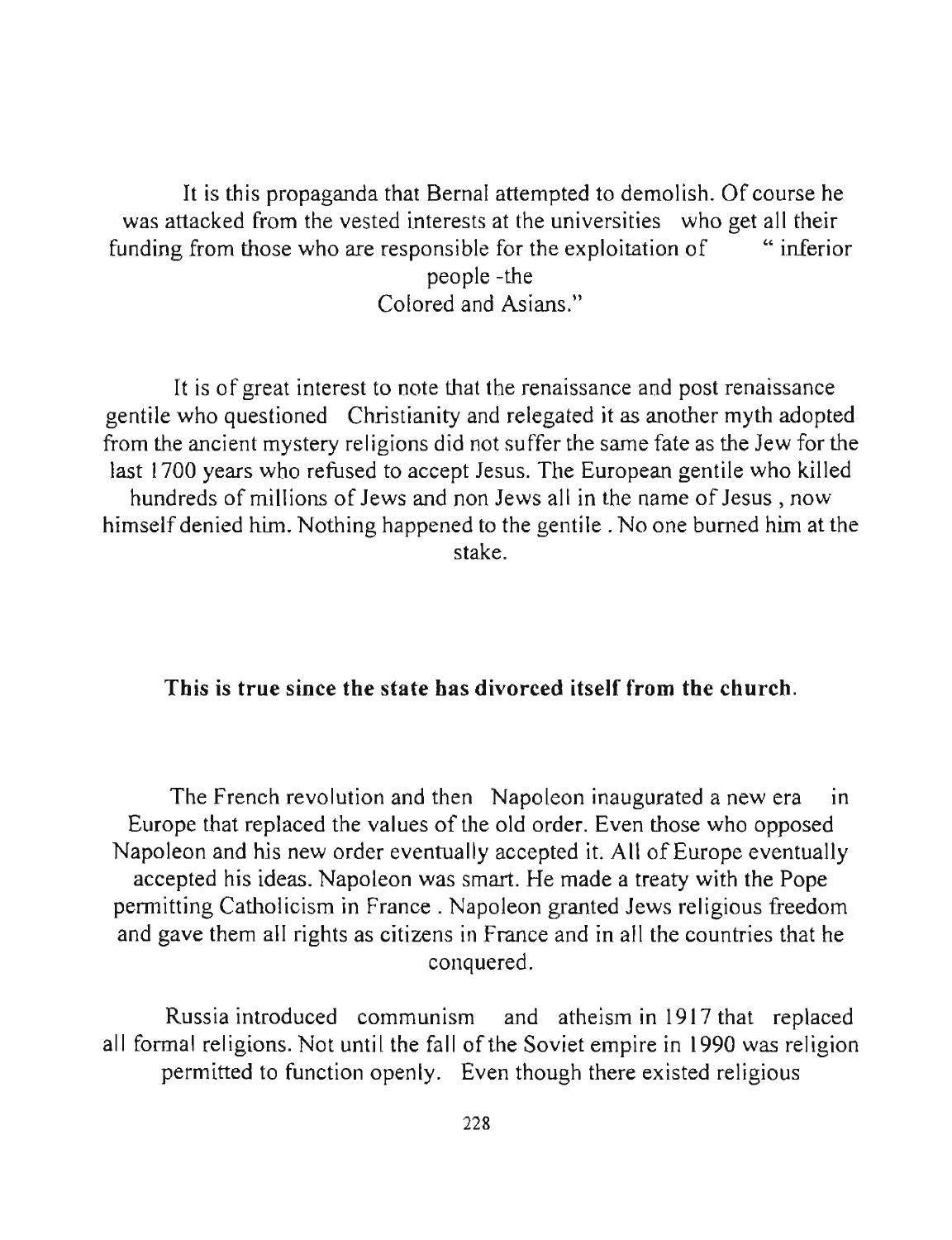persecution, open anti Semitism was severely punished. Not until near the death of Stalin were there rumors that he intended to kill many Jews. Stalin was murdered by those Soviet official whom he had planned to kill. The Soviets killed 25 million people who resisted them. The Chinese Communists killed 75 million who resisted them. After the fall of the Soviet empire Anti -Semitism reared its ugly head in Russia again. Then after 1990 there occurred a mass exodus of Russian Jews mainly to Israel as well as to Germany and other European nations and the United States.

Poland had over 3 million Jews before Hitler killed most of them. At the end of the war only 300,000 Jews survived. Six million Jews including I milliuon children perished.

The entire world including the Vatican did nothing to save the Jews. Now that Jews miraculously possess Israel the head prelate of the Vatican in Israel stated in his Christmas sermon in December 2007 that he does not recognize that Israel should be a Jewish State. To identify Israel as a Jewish State would be discrimination against other religions. The thrust of the statement is to support the goal of the Palestinians to have the four million Palestinian refugees reclaim their homes in Israel and thus destroy by "democratic" means Israel as a Jewish State. The Arabs and the European Anti-Semites are very cunning. They do not hesitate to appeal to all the gods even to democracy that they denied to every one for 1700 years in order to destroy Israel and the Jews.

Never mind that every European country has the emblem of the cross on their flag. Never mind that France Poland Italy Argentina and Chile are official Catholic Countries. Never mind that the Church of England is the official Church of Great Britain. Never mind that all the Arab countries are officially Muslim. In Saudi Arabia non Muslims are not permitted to have a house of worship. Never mind that the Palestinians demand that any area given to them should have all the Jews evicted and made juden rein.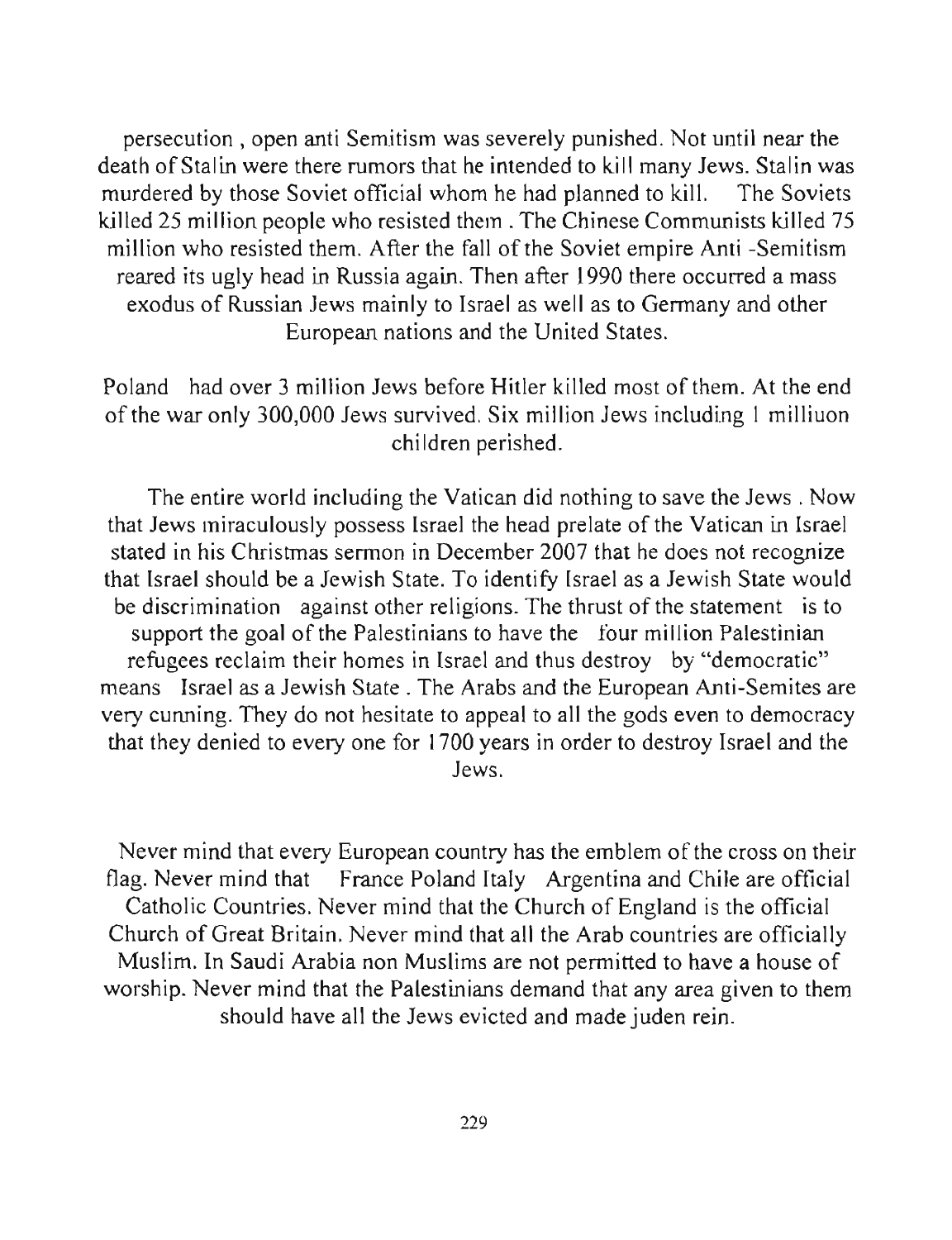It is imperative not to surrender to the demands of the Arabs and Palestinians. It is better to remain at war with them and remain in Yehudah Shomron Gaza the Golan Heights than to have peace with them that will bring the end of the Jewish state. Halacha is vey clear on this matter. If the Anti Semites want to kill Jews we are mandated to pre empt and kill them first. To save your life and the life of other Jews Yor are mandated to kill 100 1000 I million or I billion of your enemies. You can kill any civilians as collateral damage

Israel presently only kills the leaders in targeted killings. Israel is very cautious to avoid any civilian casualties. This is in contrast with the policy of Hamas Hizbullah and Fatah other Terrorist organizations that target civilians.

# However as we have seen the holocaust followed the liberalization and progressive thinking and attitudes in Europe. The hatred toward the Jew is racial. The more the Jew benefits the European, the greater the hatred.

The sixty years that Jews are living in Eretz Yisroel as a free people from 1947- 2007 is a period of renaissance for Jews all over the world. The haters have had their mouths bridled. Jews in Israel have defeated all their enemies. It is true that we must daily fight to survive. We have survived Thank G-d four wars with the Arab nations-Egypt Syria Lebanon and Jordan and two with the terrorists in Israel and in Lebanon. But we are free. If we excel we benefit the Jewish people. We are not hated and killed for being successful. This is what happened to us in Europe 1840-1945. Never again will the Jews repeat what happened to us after the Jews were emancipated in Europe and given equal rights in 1840-1945.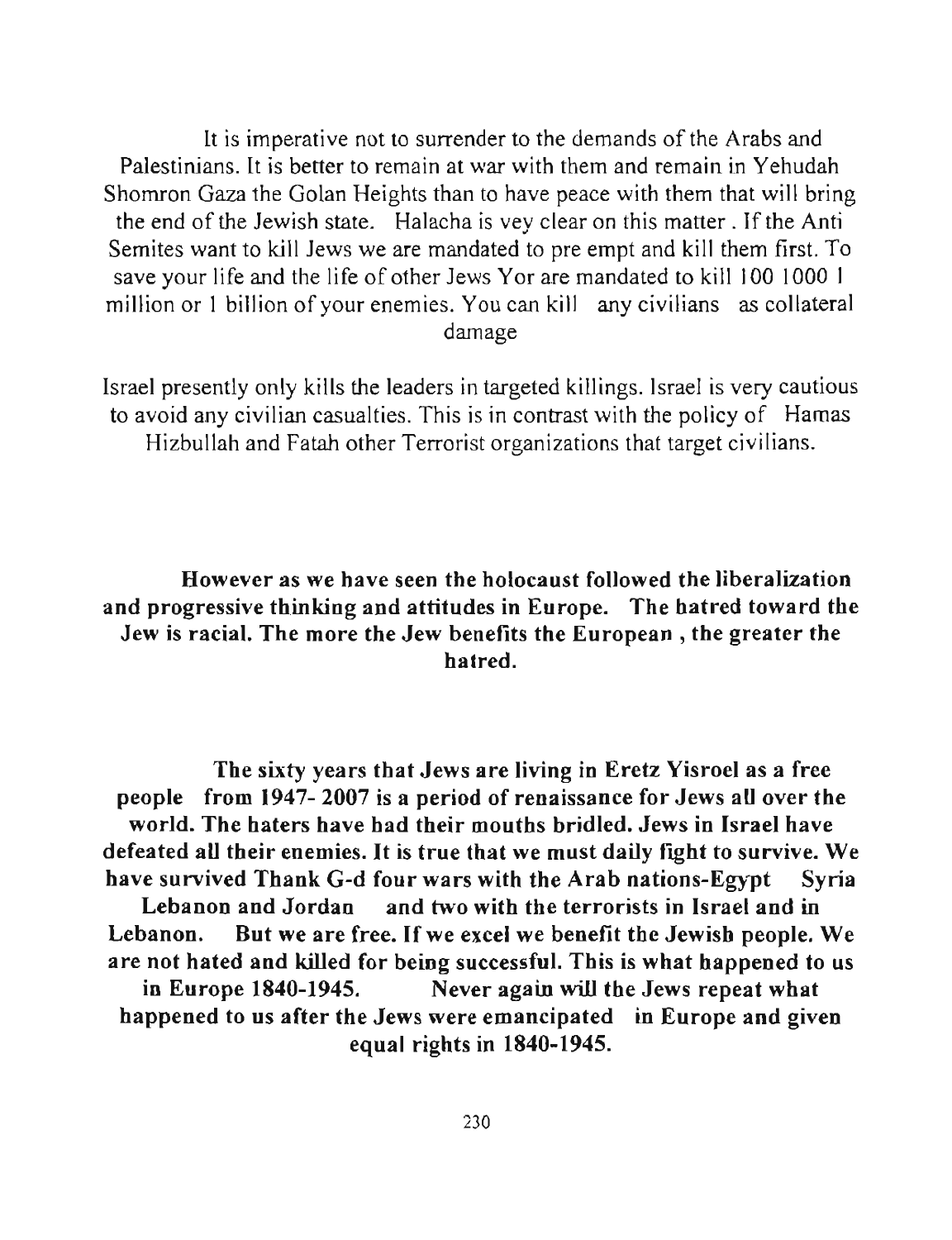During the First World War hundreds of thousands Jews served in the armed forces of the Allies England France Russia and the USA. Thousands were killed and wounded. My father served in the Polish armed forces in the medical corp -even though he was not a doctorduring the First World war.

Over 100,000 Jews served in the armed forces of the Central Powers Germany and her allies. 13,000 were killed. When Hitler came to power in 1934 and the Jews sent him a list of Jews who served and died for Germany he never responded.

**In** the Second World War over millions of Jews from over the world served in the Allied armed forces including the Russian army. Hundreds of thousands were killed or wounded.

## JEWS IN EUROPE GAVE UP JUDAISM IN ORDER TO BE ACCEPTED

What the Jews got in return was the holocaust.

Jewish success and attempt to melt in the same pot as the non Jew in Europe -assimilate- brought the Jew the holocaust. It brought hundreds of millions of non Jewish corpses when Europeans and non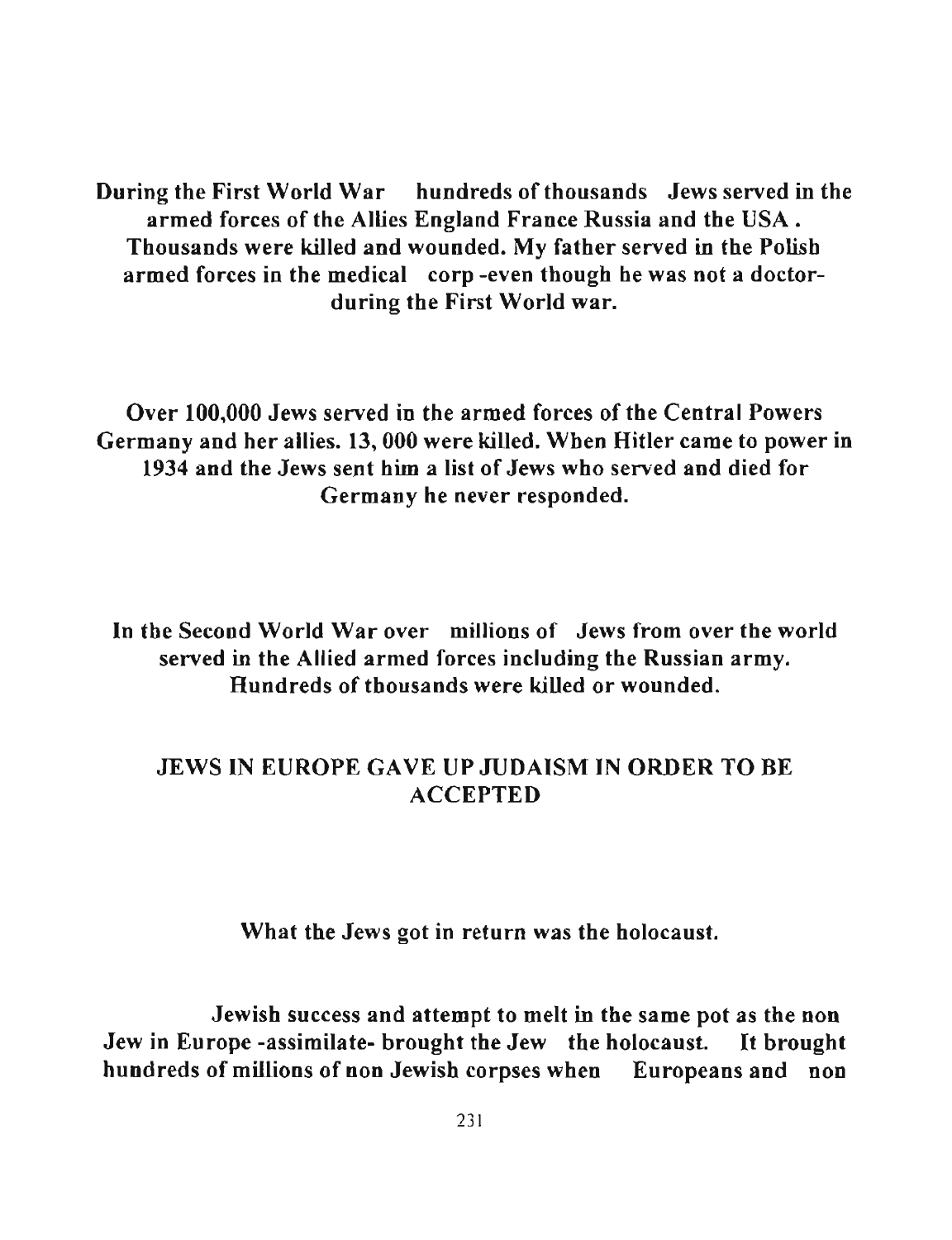Europeans who were forcefully administered a dose of European "civilization". For every Jew killed a thousand and one non Jews were murdered. See Jews G-d and History by Max I. Dimont page 220-224. The Crusaders started out to kill Jews in Europe and they murdered 100,000 Jews before starting out to the Middle East. . They killed a million Frenchmen -every man woman and child in the Albigensian massacre; They not the Muslims almost destroyed the Byzantine Christian empire in Constantinople. The Byzantine Empire was routed in 1453 by the Turks. The Jews expelled by the Byzantine Christians before the Crusades fled to Muslim countries and escaped the ravages and killings of the Crusade wars See Ibid page 222.

In 1183 the Greek Orthodox Christians slaughtered tens or hundreds of thousands of Italians -Roman Catholics. The favor was repaid in 1204 years later when the Latin Roman Catholics raised an army in the Fourth Crusade and massacred hundreds of thousands of Greek Orthodox -every man woman and child. They laid waste to the Byzantine Empire and captured Constantinople. They divided up their empire in accordance with the countries who volunteered. The Greek Orthodox managed to defeat eventually the Roman Catholics. They in turn were routed by the Turks in 1453. See Byzantine Civilization by Steven Runciman page 100, 105 Jews G-d and History by Max I. Dimont page 222.

For the first 300 years Christians were hiding from the persecution and crucifixion of the Romans. After 325 ACE For the next 300 years Christians were busy formulating their faith and deciding as to the precise verses and versions of the New Testament that would reflect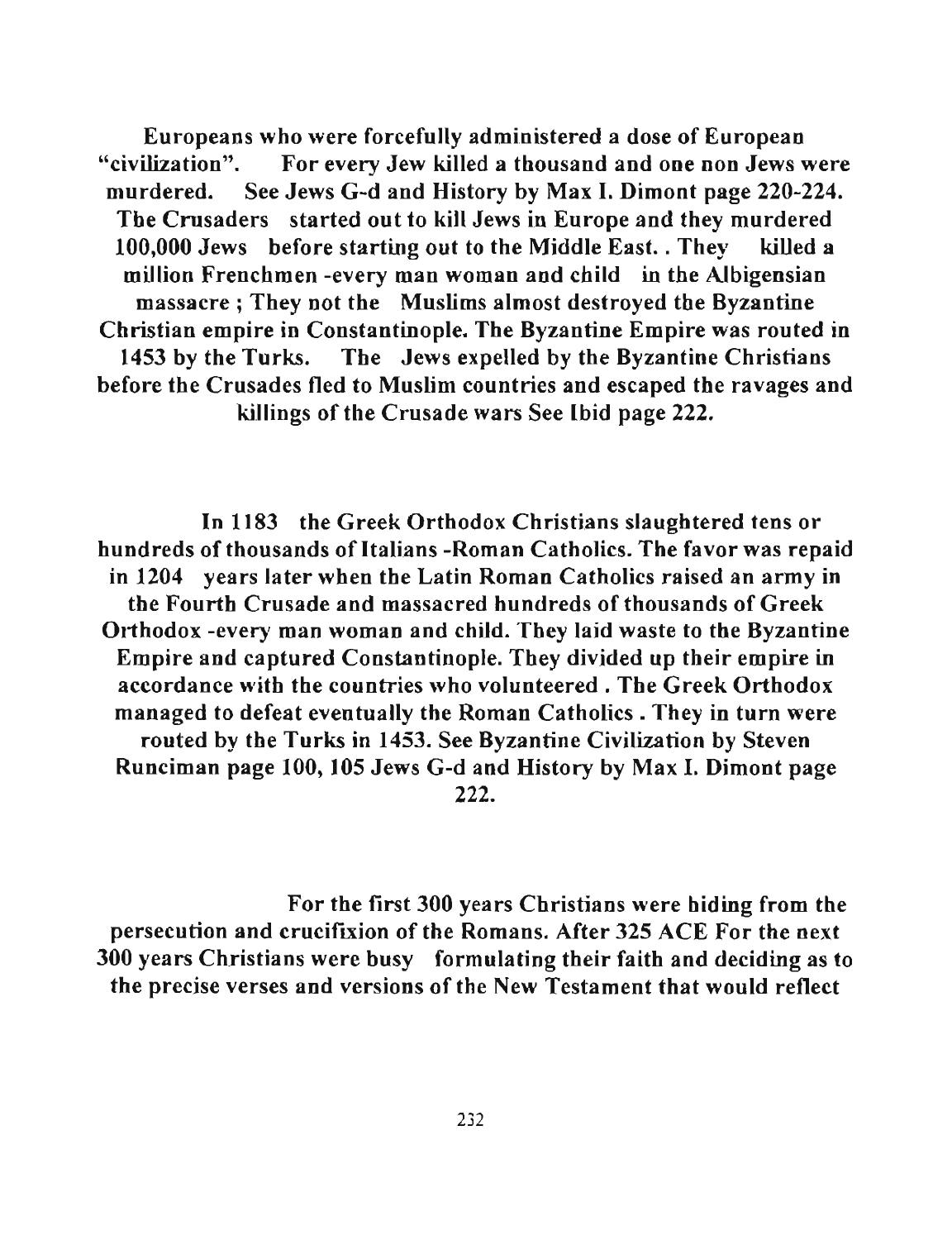the decisions of the various synods.

# See Jews G-d and History by Max I. Dimont ; Miracles of the Gods by ErickVon Danken and Caesar and Christ and Age of Faith by Will Durant and Age of Faith by Thomas Paine

In 390 the grandsons of Constantine divided up the Roman Empire. One grandson took the West with Rome being his capital. The Roman Catholic Church followed him. One grandson of Constantine took the Eastern part of the empire with Constantinople as his capital. The Greek Orthodox Catholics followed him. Each group developed different theology and practices and rituals. Each group ex communicated the other for heresy in 1094 ACE. The hatred toward each other was greater than toward Muslims and Jews. ; Byzantine Civilization by Steven Runciman page 100; See Jews G-d and History by Max I. Dimont page 221,222. Each group represented itself as the true Universal religion for mankind. Each group was monopolistic.

There existed no middle ground or compromise. The only alternative given was to have their rivals convert to their brand of truth or be exterminated. ONE CAN WONDER WHAT WOULD HAVE HAPPENED WOULD THEY HAVE POSSESSED ATOMJC WEAPONS?

This came to a head in 1183 . Until that time the Christians did not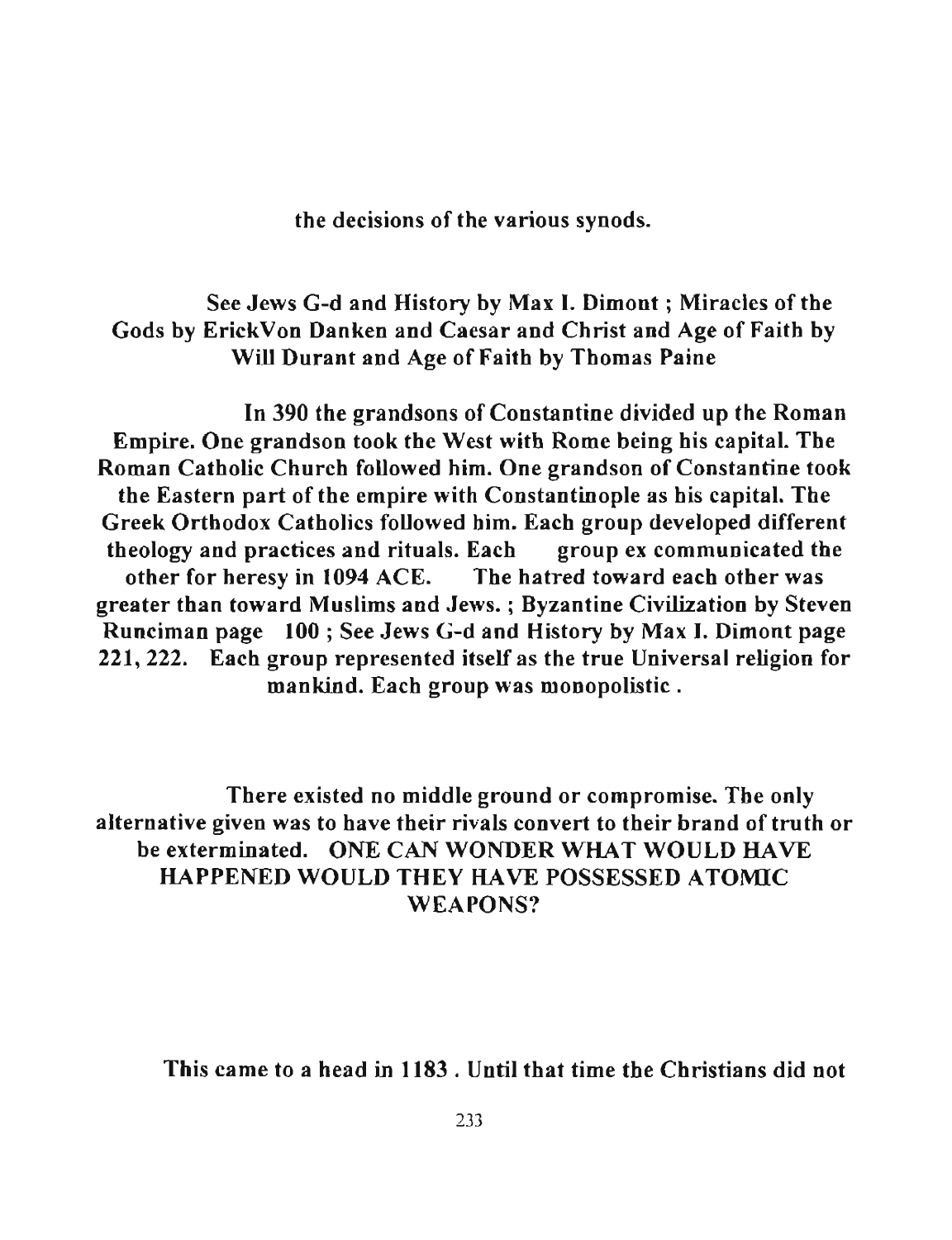feel strong enough to cballenge eacb other The Western Roman Empire fell in 600ACE from the attacks of the Vandals Visigoths Ostragoths and Huns. The new secular kings did not disturb the Roman Catholics dominance in religious matters. But they gave a prominent place to the Jews and used tbem as tbe middle class to build and maintain commerce in the Middle East and the Far East. The Jews' vast knowledge of the physical sciences and languages was indispensable. All this lasted until 1100 and the Crusades. It was then that the Roman Catholics decided to exterminate the Greek Orthodox heresy as well as the Muslim beresy. The blood bath in 1183 by the Greeks against the Italians was a perfect pretext to exterminate them.

In 1575 before the 30 year war between Catholics and Protestants,30,000 Protestants- every man woman and child were slaughtered by Catbolics in their beds. Soon afterwards an equal number or more Catholics were Killed by Protestants. Millions of Christians-Catbolic and Protestant were killed in the 30 year war 1618-1648.

The common denominator of all the killings was when Europeans smelled that someone was weaker and defenseless he would be enslaved if not killed. This also explains the witcb hunts and burnings of women like Joan of Arc tbe French heroine that led an army against the English and forced them to lift the siege of Orleans France in 1428. She was captured and sold to the British. She was tried on the charge of heresy sorcery and burned at tbe stake in 1431. TENS OR HUNDREDS OF THOUSAND WOMEN AND MEN WERE BURNED AT THE STAKE ON THE CHARGE OF SORCERY.

This disease even reached our shores in the famous hanging of 19 men and women suspected of witch craft in Salem Massacbusetts by the Pilgrims wbo wanted to establish their religion as the state religion that would be given police powers by the civil government.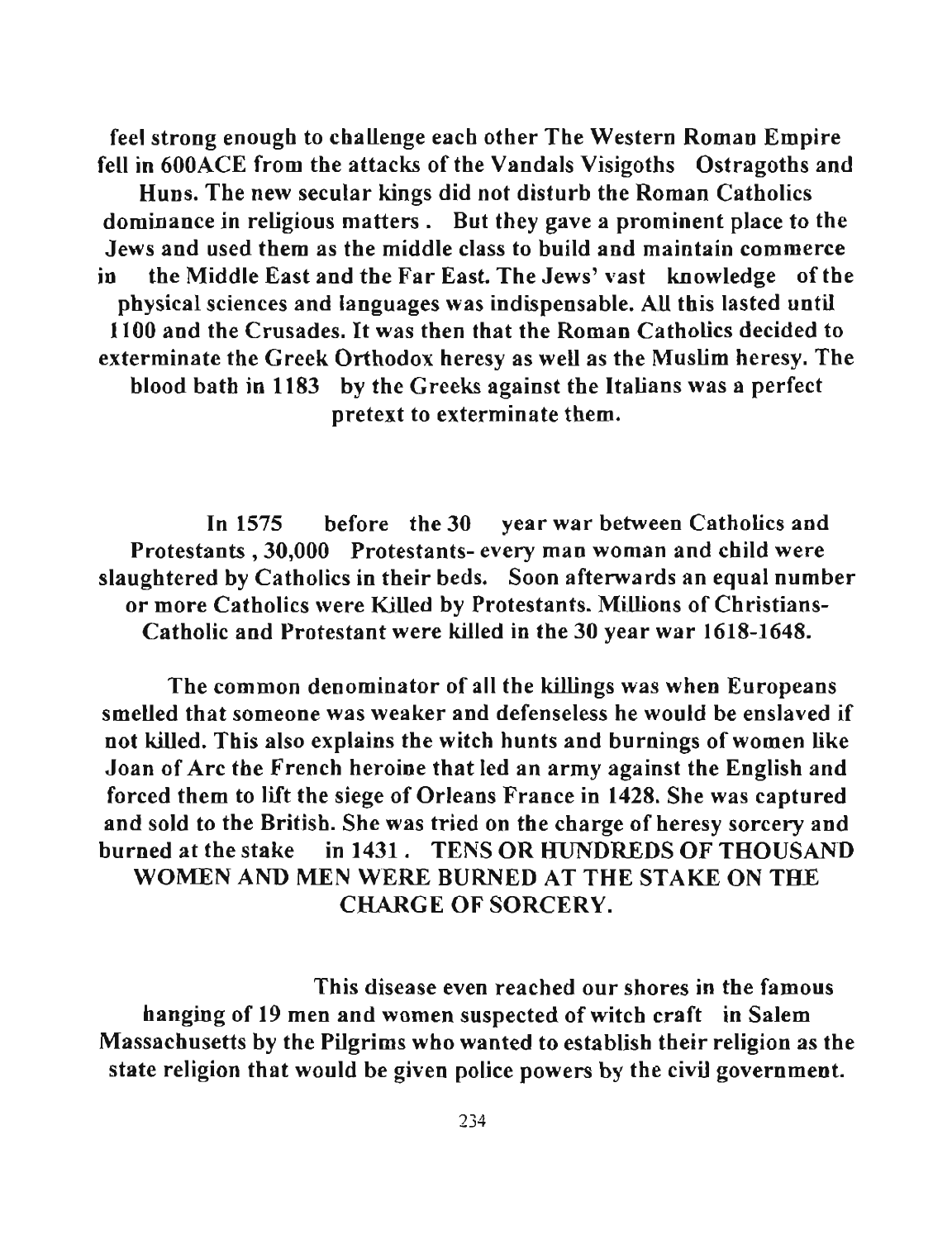They did not tolerate any other Protestant Catholic and certainly not Jewish or Unitarian faith. Roger Williams escaped from Massachusetts and established in Rhode Island a settlement that was tolerant of other faiths. Fortunately by the end of the 1600's their bigoted ideas were disavowed by the American people. The early settlement in New York City by the Dutch were also intolerant to Jews. However this attitude changed when the stockholders of the Netherlands trade company many of whom were Jewish ordered the governor to abolish his anti-Jewish edicts.

Pennsylvania Delaware Virginia and the other colonies although predominately Protestant tolerated other faiths. **In** the 1700's the colonists became more tolerant. By the time of the revolution freedom of speech and religion and the divorce of church and state became a central policy accepted as an article of faith by all the founders of the USA.

It is to the credit of the founding fathers of our Republic that they had the Divine sense of enacting a bill of rights to the Constitution of the USA. The first amendment divorces churcb from state. Freedom of religion and speech are guaranteed.

There existed a period of time that the founding fathers wanted the official language of this country to be Hebrew .Hebrew was studied in all the colleges in tbe USA before 1800. The Jewish Bible the Pentateuch inspired the founding fatbers in their Declaration of Independence.

All the above mentioned killings were Christians killing Christians. How many millions of Christians and Muslims were killed in tbe 200 -300 years of the Crusades? Over 200 or 300 million people were killed in the First Second World Wars and all tbe lesser wars from 1800-2007. Most of the people killed were Christians killing other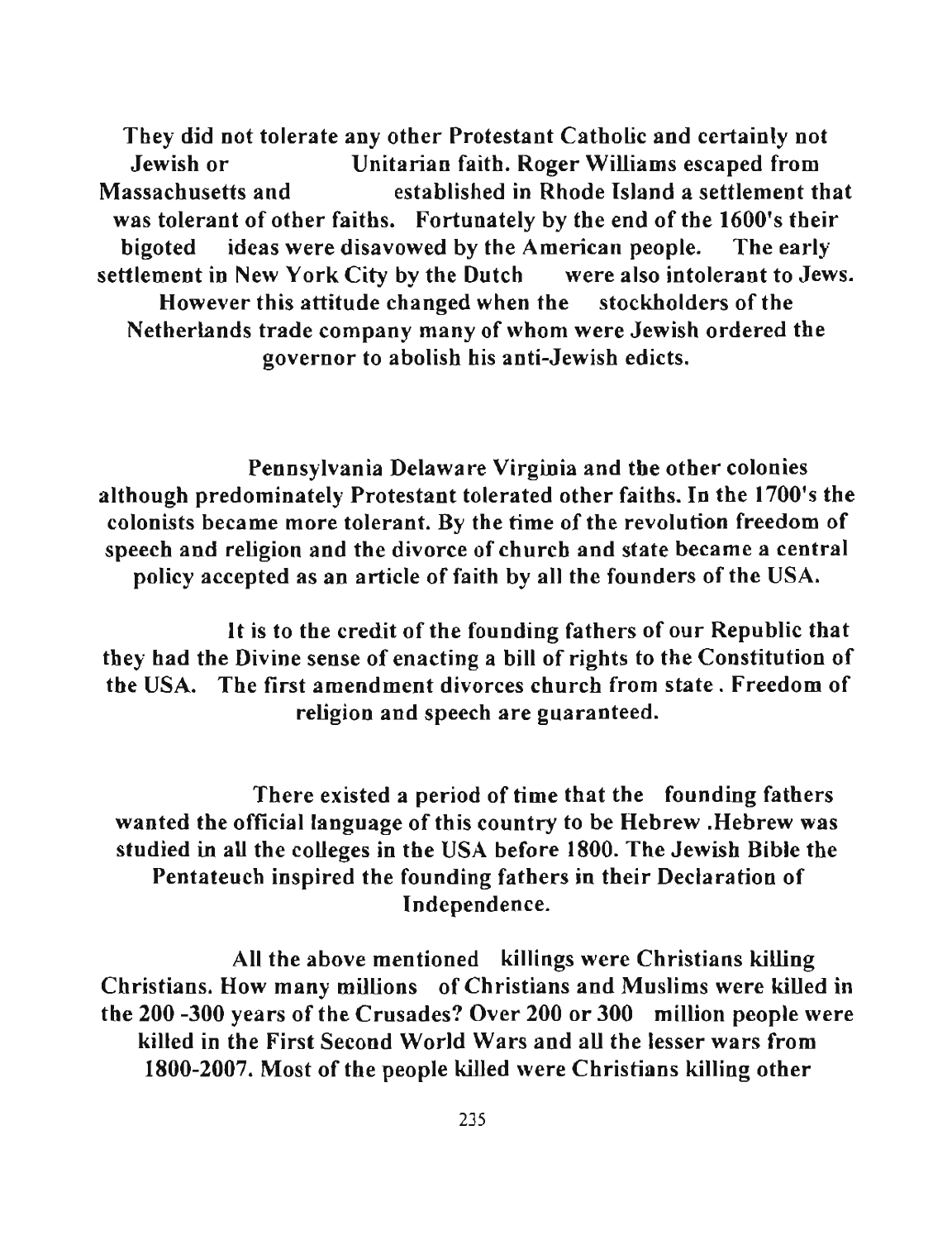Christians.

IT WAS A MIRACLE THAT THE Europeans did not possess the atom bomb all these years. Otherwise there would not have existed a world for the last 1700 years. It is very scary now how long the world will last.

Six million Jews were gassed and burned by the Nazis in 1940-1944. All the Europeans are guilty as accessories. When one is able to rescue another human and fails to do so-Rambam Rotzeach Ushmirot Haneefesh 1:13; or steals the haven that would enable anther human from being saved that individual is guilty of being an accessory to murder. Rambam Rotzeach Ushmirot Hanefesh 2:2,3.4;Melochim 9:4

The British stole Palestine 1920-1939 and prevented the Jews from saving themselves from the Nazis . They are guilty as accessories to murder.

The Nazis were given a dress rehearsal and provided with 1700 years of precedents by the Europeans. This is not the fault of Christianity; but it is Europeans who corrupted Christianity. Would the Europeans in